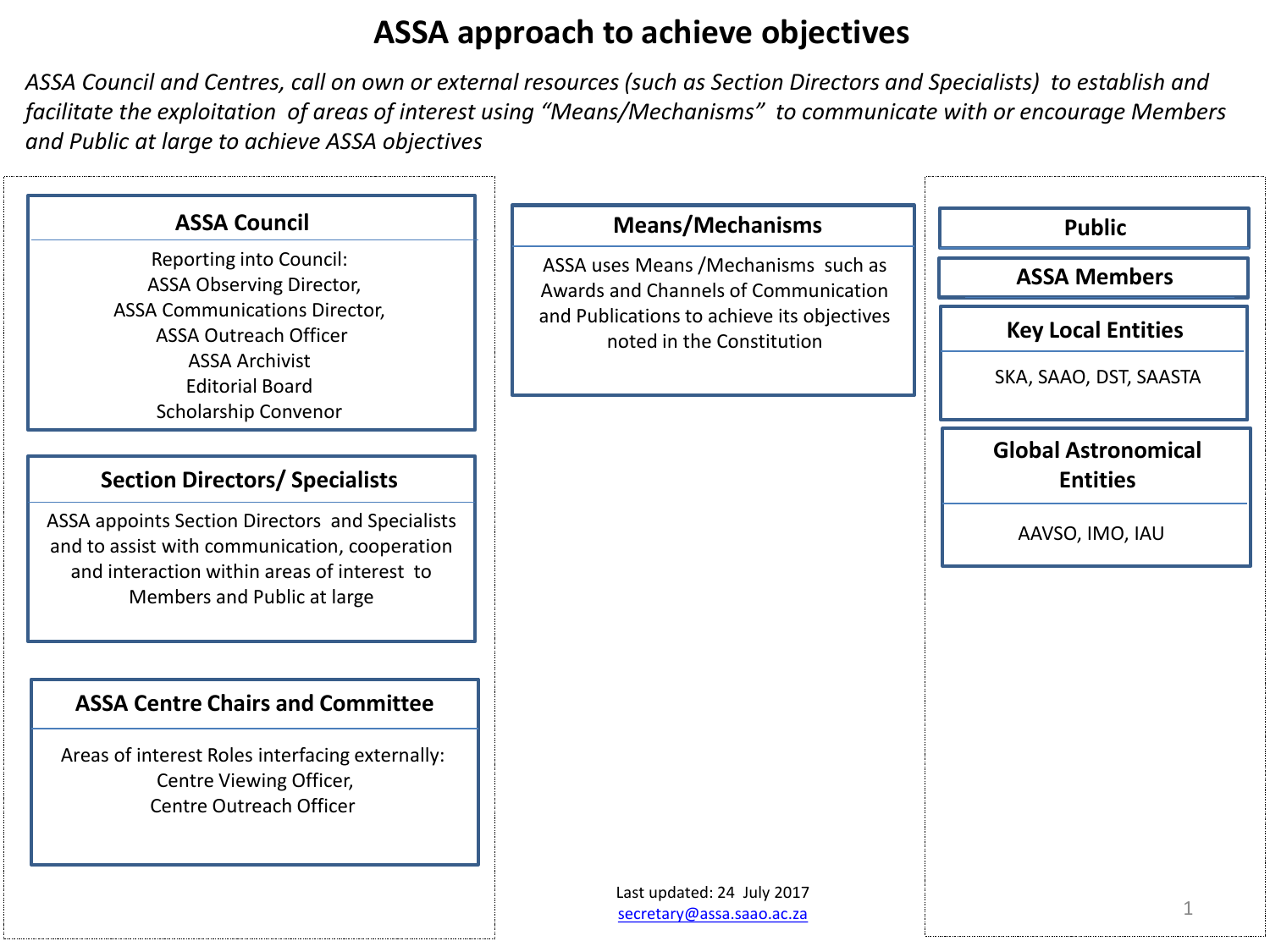## **ASSA Section Directors/ Specialists**

- Specialists can assist ASSA in achieving its objectives in the area of interests to the Members and the Public at large (including students);
- Section Directors are appointed by ASSA Council and solicit the input from Specialists that they identify can and are willing to contribute
- Each area of interest should be allocated one or more Specialists who will volunteer input and information;
- A Section Director per area of interest will drive or facilitate the specific area of interest;
- The areas of interest are grouped as follows and called Sections :
	- Section A: Shallow Sky: Asteroid, Meteors, Comets, Lunar, Occultations, Planetary, Satellites, Solar
	- Section B1: Deep Sky: Deep Sky
	- Section B2: Double Stars, Variable Stars
	- Section C: Photometry, Spectroscopy
	- Section D: Cosmology and Astrophysics
	- Section E: Southern African Astronomy History
	- Section F: Dark Sky
	- Section G: Imaging Section
	- Section H: Instrumentation: including telescope making
- The areas of interest can be grouped into 3 broad categories:
	- 1 = Observing: Section A, Section B, Section C, Section G
	- 2 = Theory: Section D
	- 3 = Other: Section E, Section F, Section H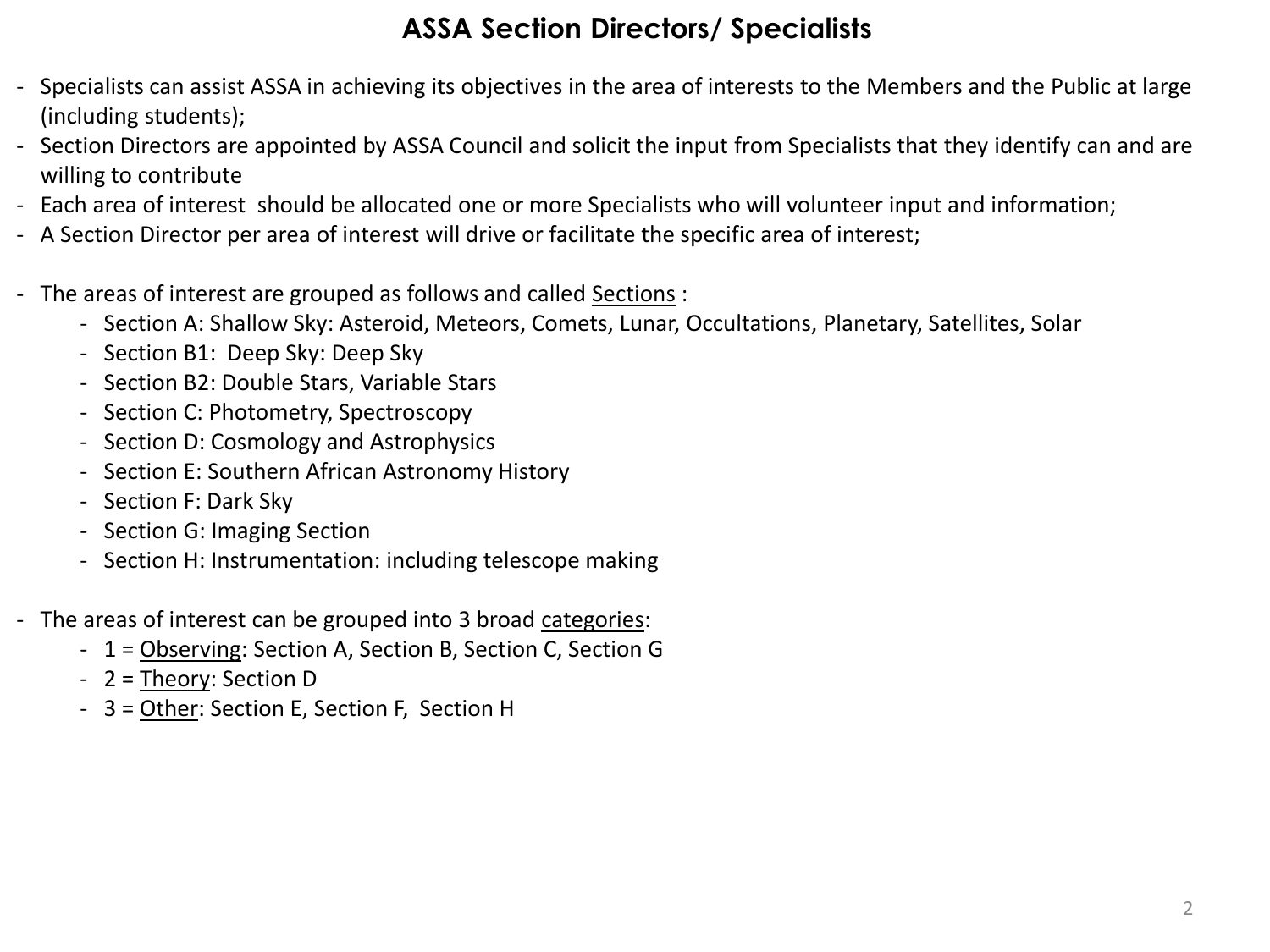## **ASSA Means and Mechanisms**

Means and Mechanisms such as Awards, Channels of Communication and Publications will be used by ASSA<sup>\*</sup> to achieve its objectives noted in the Constitution. ASSA in this context means: ASSA Council and Centre Officers and also Specialists and Section Directors.

### **Awards:**

**Scholarships** Observing Certificates based on recommendations from Centre Viewing Officer Other ASSA awards

#### **Channels of Communication**:

Website E-communication (forum on the website) ASSA General Mail lists; Social Media, eg Twitter account, FaceBook : static presence re-directs to ASSA website; ASSA Tel Number (ASSA Council): answering machine 08600stars; Press Releases (ASSA Communications Director) : News articles, Radio and TV Interviews; Star Parties (Centres and ASSA Council); ASSA Symposium (Centres and ASSA Council) ; Science Festivals (Centres and ASSA Council) ; WebCast (Centres and ASSA Council) ; Streaming video

### **Publications:**

MNASSA, SGAS, Annual Observation Report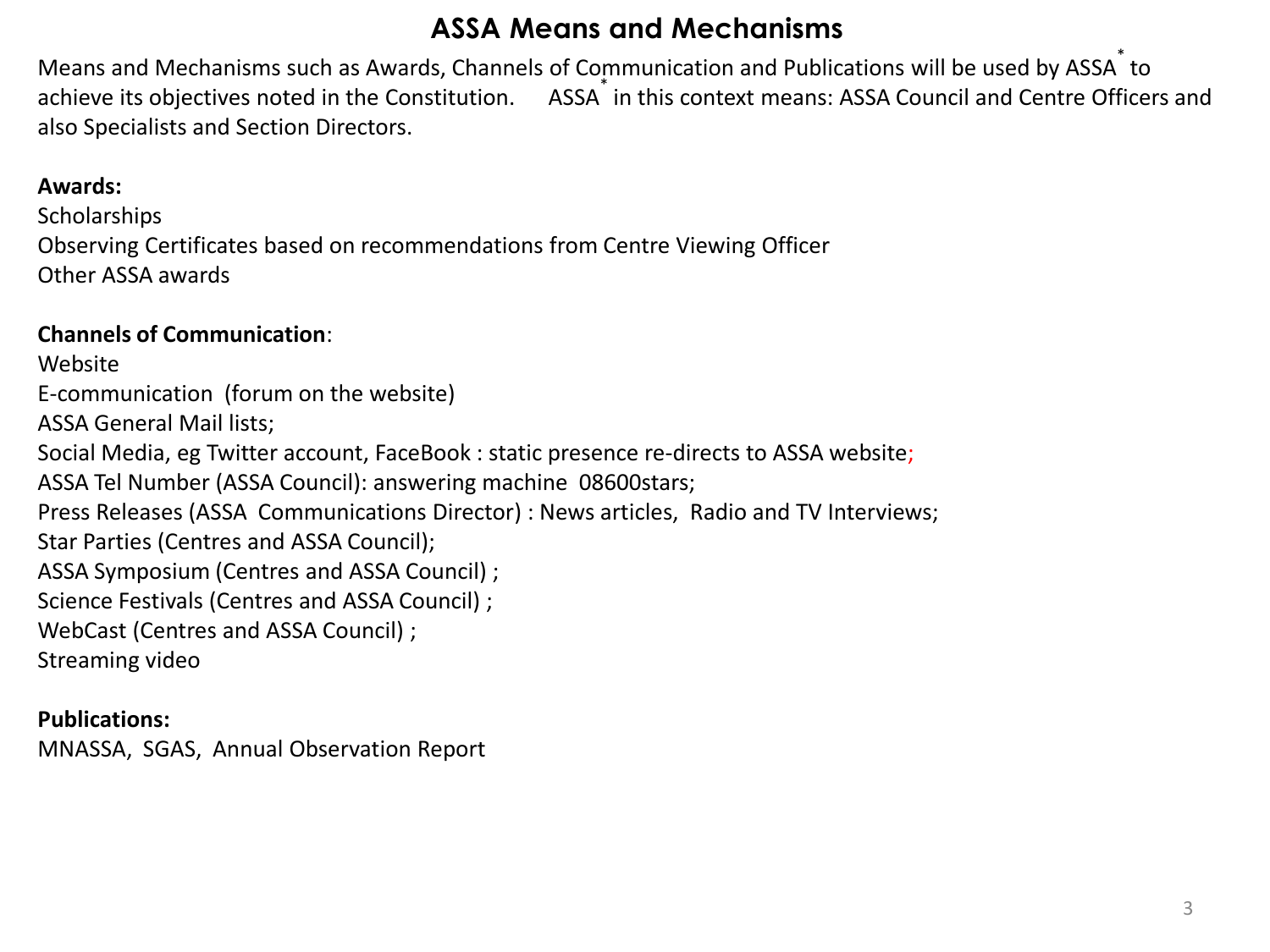## **ASSA Means and Mechanisms (continued)**

### **Group Email Addresses**

Mail list [assa\\_info@yahoogroups.com](mailto:assa_info@yahoogroups.com) for distribution and receipt of ASSA news; Mail list [assa\\_discussion@yahoogroups.com](mailto:assa_discussion@yahoogroups.com) for distribution of news from and general queries to Section Directors and Specialists;

|              | Post Message: assa info@yahoogroups.com |
|--------------|-----------------------------------------|
| Subscribe:   | assa info-subscribe@yahoogroups.com     |
| Unsubscribe: | assa info-unsubscribe@yahoogroups.com   |
| List Owner:  | assa info-owner@yahoogroups.com         |
|              |                                         |

| assa discussion@yahoogroups.com             | Post Message: |  |
|---------------------------------------------|---------------|--|
| assa discussion-subscribe@yahoogroups.com   | Subscribe:    |  |
| assa discussion-unsubscribe@yahoogroups.com | Unsubscribe:  |  |
| assa discussion-owner@yahoogroups.com       | List Owner:   |  |
|                                             |               |  |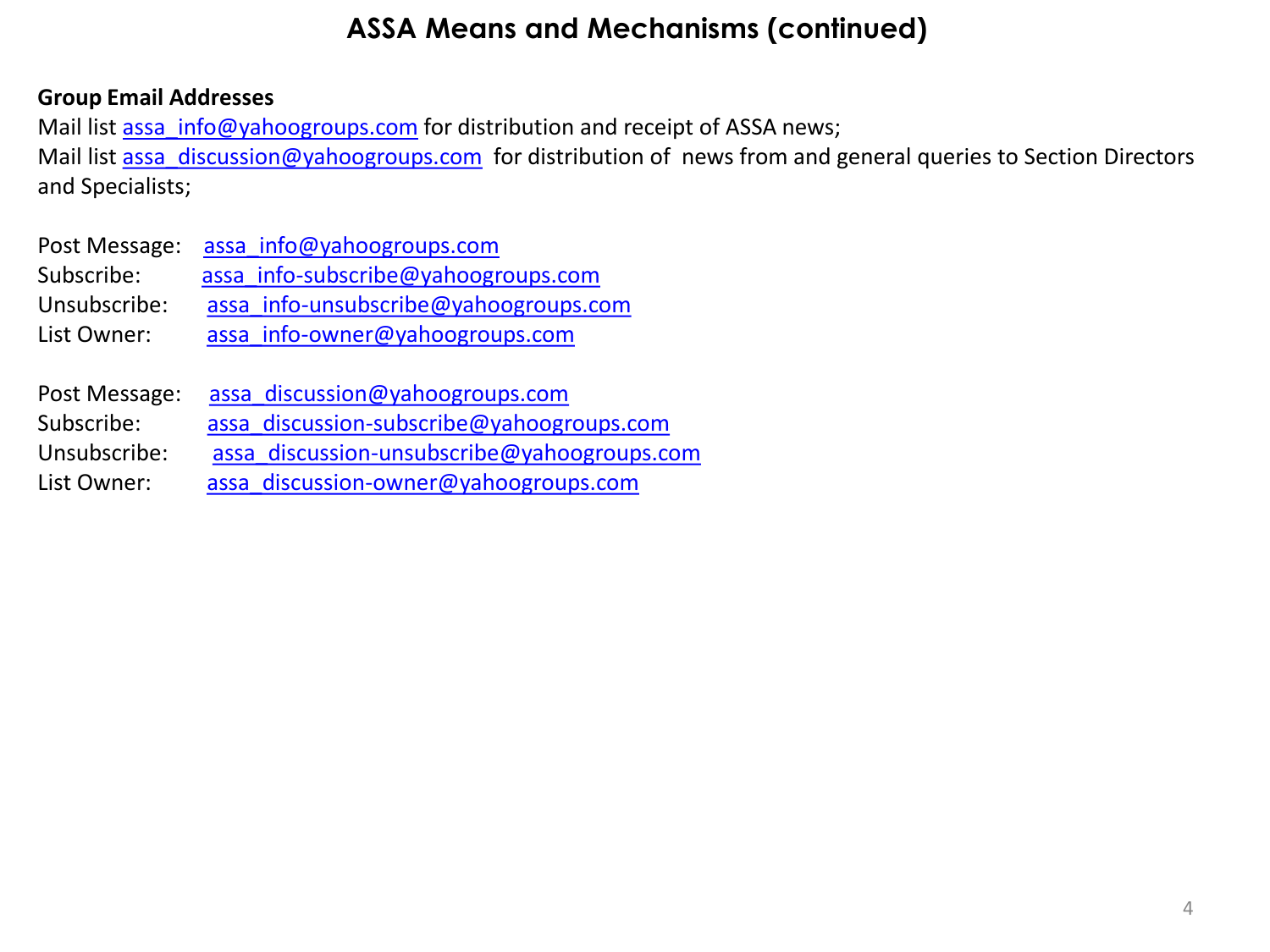### **ASSA Roles: ASSA Centre Chairs**

| Role / Responsibilities                                                                                                                                                   | Means/<br><b>Mechanisms</b>        |
|---------------------------------------------------------------------------------------------------------------------------------------------------------------------------|------------------------------------|
| Keep alive and promote cross pollination of astronomical observing using own<br>knowledge and input from Specialists, Section Directors and Centre Observing<br>Officers; | Updates website,<br>posts to Forum |
| Produces Annual Report for purposes of tabling at ASSA Centre AGM and<br>submits copy to ASSA Council                                                                     |                                    |
| Create awareness of observing activities throughout the local area covered by<br>$\bullet$<br>the Centre;                                                                 |                                    |
| If website is maintained by Centre, keep links on the Centre website to ASSA<br>$\bullet$<br>and MNASSA sites                                                             |                                    |
| Inform the ASSA Outreach Office of any upcoming Outreach events in local<br>$\bullet$<br>area;                                                                            |                                    |
| Inform the ASSA Observing Director of any upcoming Observing events in local<br>$\bullet$<br>area;                                                                        |                                    |
| Provides Council with updates and queries before Council meetings;<br>$\bullet$                                                                                           |                                    |
| Motivate ASSA Awards to Section Directors or Council<br>$\bullet$                                                                                                         |                                    |
| Informs Council, the MNASSA Editor, the SkyGuide Editor, and the web master,<br>$\bullet$<br>of newly issued observing related awards or significant local events;        |                                    |
| Submit annual report to Council by end June<br>$\bullet$                                                                                                                  |                                    |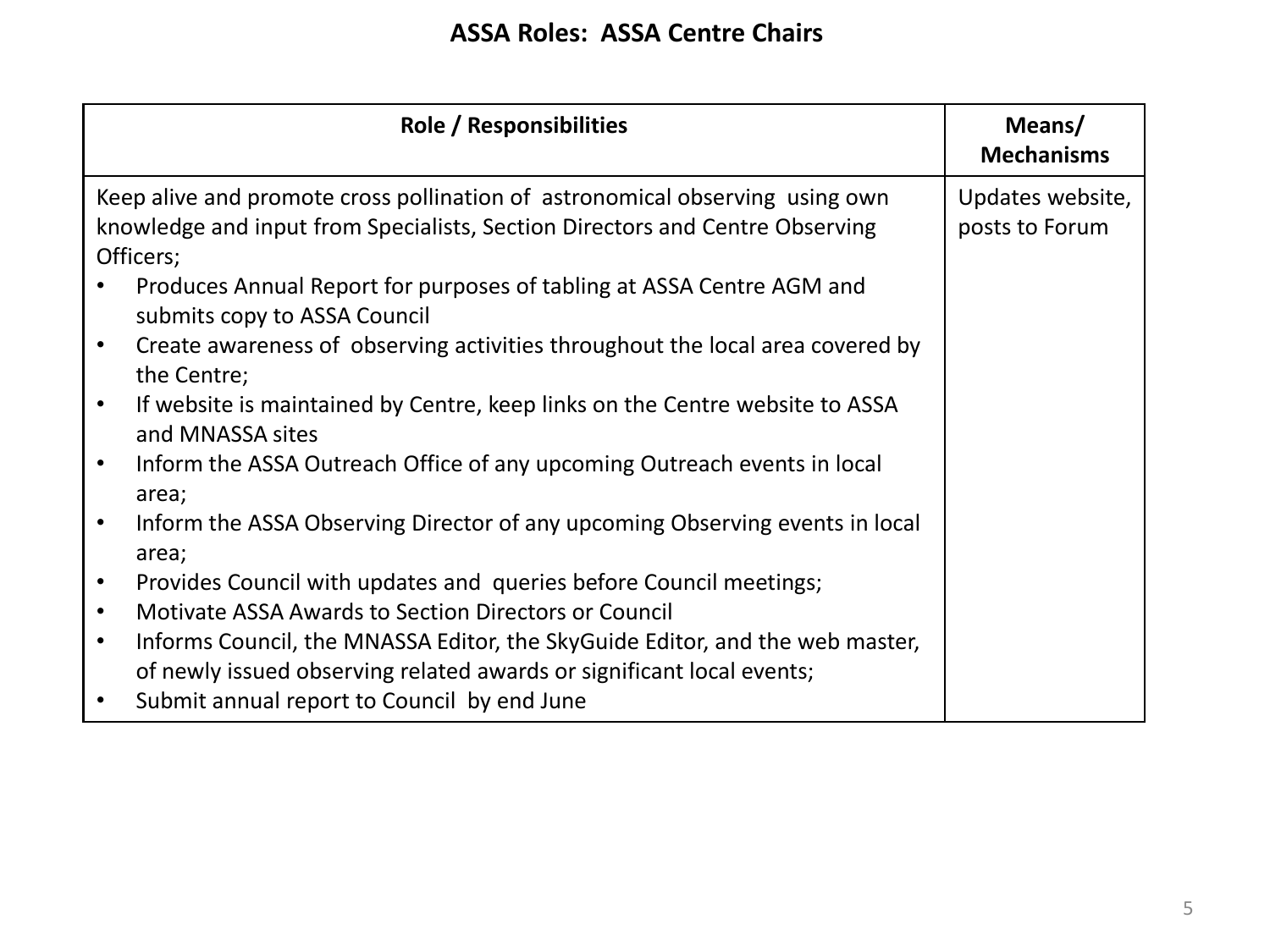# **ASSA Centre roles - Centres are encouraged to appoint these roles**

|                | <b>ASSA Centre Roles</b>                                                                                                                                                                                                                           | <b>Responsibilities</b>                                                                                                                                                                                                        | <b>Means/Mechanisms</b>                                                              |
|----------------|----------------------------------------------------------------------------------------------------------------------------------------------------------------------------------------------------------------------------------------------------|--------------------------------------------------------------------------------------------------------------------------------------------------------------------------------------------------------------------------------|--------------------------------------------------------------------------------------|
| $\mathbf 1$    | <b>Centre Observing Officer</b><br>There is no obligation on<br>Centres to define such a<br>role - although enabling<br>observing is a key ASSA<br>Constitutional objective<br>but benefits will be lost<br>without the envisaged<br>communication | Guide/encourage Centre members and local public<br>on astronomical observing<br>Face to face contact with the observers in the<br>field<br>Co-ordinates Observing events using any<br>appropriate Means / Mechanisms available | Annual report to ASSA<br>Recommendations on<br><b>Observing Awards to</b><br>Council |
| $\overline{2}$ | <b>Centre Outreach Officers</b>                                                                                                                                                                                                                    | For guidance refer to ASSA Outreach Officer<br>responsibilities                                                                                                                                                                |                                                                                      |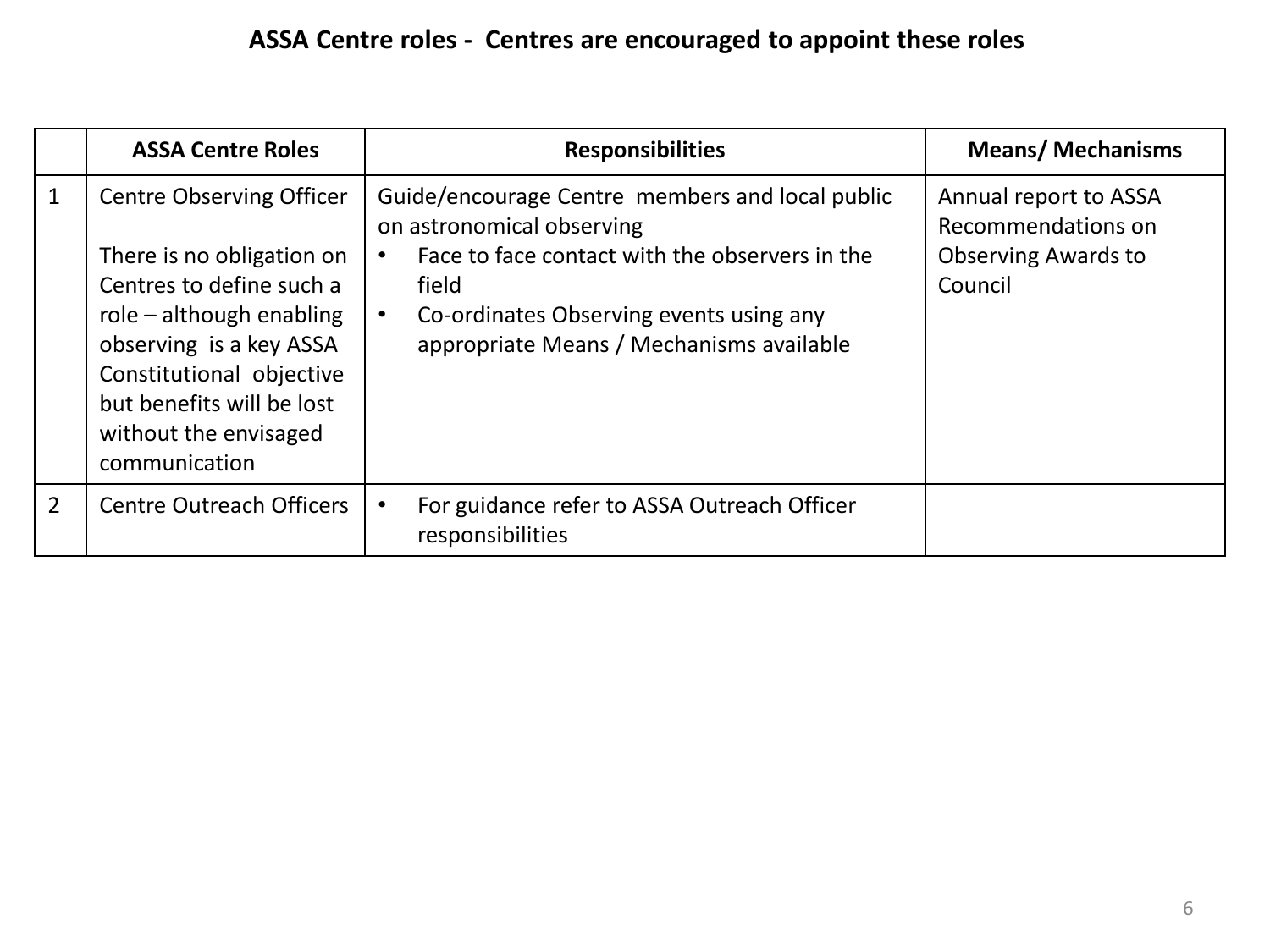# **ASSA Roles : Editorial Board**

| <b>Editorial Board</b>      |                                                                                   |                                                                                                                                                                                                                       |  |
|-----------------------------|-----------------------------------------------------------------------------------|-----------------------------------------------------------------------------------------------------------------------------------------------------------------------------------------------------------------------|--|
| <b>Roles</b>                | <b>Appointee</b>                                                                  | <b>Responsibilities</b>                                                                                                                                                                                               |  |
| <b>Editor - MNASSA</b>      | Case Rijsdijk                                                                     | Select and edit material submitted and liaise with authors or<br>potential authors<br>Is copied on ASSA Agenda and requested to give input and<br>receive ASSA minutes<br>Submit annual report to Council by end June |  |
| <b>Asst Editor - MNASSA</b> | lan Glass                                                                         | Layout and assist the Editor with reviewing material suitable for<br>publication in MNASSA                                                                                                                            |  |
| Consultant                  | Willie Koorts                                                                     | To collate and layout material submitted by the editor.<br>Ensures MNASSA gets properly post on the website.                                                                                                          |  |
| <b>Book Review Editor</b>   | Available role or open up<br>to a variety of sources to<br>volunteer book reviews | Review books and report review to MNASSA<br>Reviews Astronomy (and related topics) books and submits these<br>reviews to MNASSA                                                                                       |  |
| Editor - Sky Guide          | Auke Slotegraaf                                                                   | To compile the annual Sky Guide and Liaise with the publishers<br>(e.g advertising cost)                                                                                                                              |  |
| Professional<br>Astronomer  | <b>Emeritus Prof. Brian</b><br>Warner                                             | To be consulted if and when needed to review articles                                                                                                                                                                 |  |
| Professional<br>Astronomer  | Emeritus Prof. Michael<br>Feast                                                   | To be consulted if and when needed to review articles                                                                                                                                                                 |  |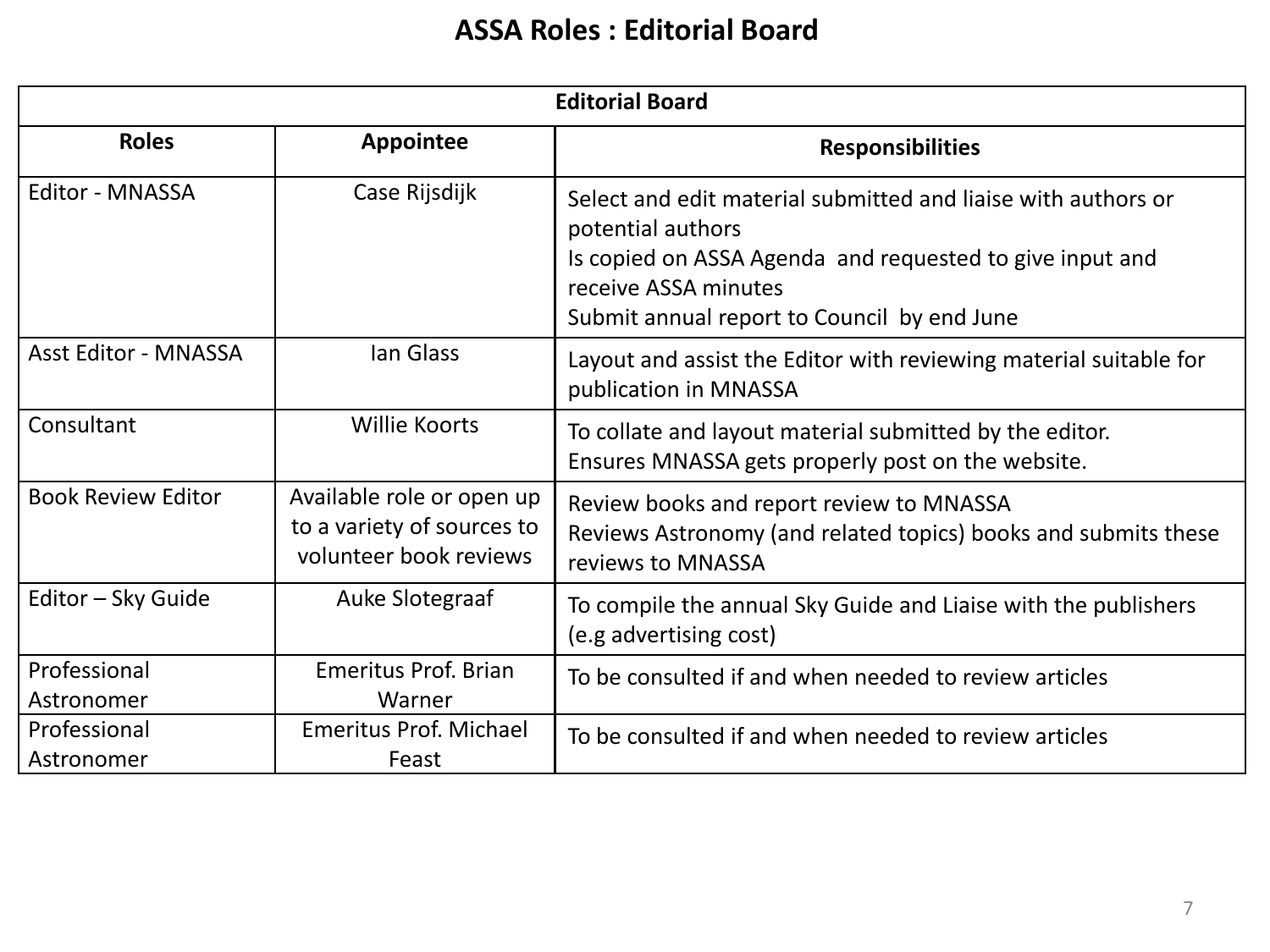|              | <b>ASSA role</b>                   | <b>Responsibilities</b>                                                                                                                                                                                                                                                                                                                                                                                                                                                                                                                                                                                                                                                                                                                                                                                                                                                                                                                                                                                                                                                                                                                                                                                                                                                                                                                                                                                                                                                                            | Means/<br><b>Mechanisms</b>        |
|--------------|------------------------------------|----------------------------------------------------------------------------------------------------------------------------------------------------------------------------------------------------------------------------------------------------------------------------------------------------------------------------------------------------------------------------------------------------------------------------------------------------------------------------------------------------------------------------------------------------------------------------------------------------------------------------------------------------------------------------------------------------------------------------------------------------------------------------------------------------------------------------------------------------------------------------------------------------------------------------------------------------------------------------------------------------------------------------------------------------------------------------------------------------------------------------------------------------------------------------------------------------------------------------------------------------------------------------------------------------------------------------------------------------------------------------------------------------------------------------------------------------------------------------------------------------|------------------------------------|
| $\mathbf{1}$ | <b>ASSA Observing</b><br>Director: | Keep alive and promote cross pollination of astronomical observing<br>using own knowledge and input from Specialists, Section Directors and<br><b>Centre Observing Officers;</b><br>Produces Annual Report based on input received from the Centre<br>Viewing Officers and the Section Directors;<br>Create awareness of other observing activities throughout the<br>country;<br>Updates the website with resources obtained from a variety of<br>sources (including ASSA Observing Guide);<br>Contact Country Members on upcoming Observing Events;<br>Co-ordinates Observing events using any appropriate Means /<br>Mechanisms available with Country Members;<br>Visits /encourages/ promote observing practices with the Centre<br><b>Viewing Officers;</b><br>Provides Council with updates and queries before Council<br>$\bullet$<br>meetings;<br>Issues ASSA Observing Certificates based on recommendations<br>$\bullet$<br>from Section Directors<br>Reminds Observing Section Directors from time to time that<br>$\bullet$<br>recommendations for awards are welcome;<br>Informs Council, the MNASSA Editor, the SkyGuide Editor, and the<br>$\bullet$<br>web master, of newly issued observing related awards;<br>Maintains a database of all such Certificates and Awards issued, to<br>$\bullet$<br>be published on the ASSA website;<br>Responsible for having the relevant documents signed and mailed<br>$\bullet$<br>Submit annual report to Council by end June<br>$\bullet$ | Updates website,<br>posts to Forum |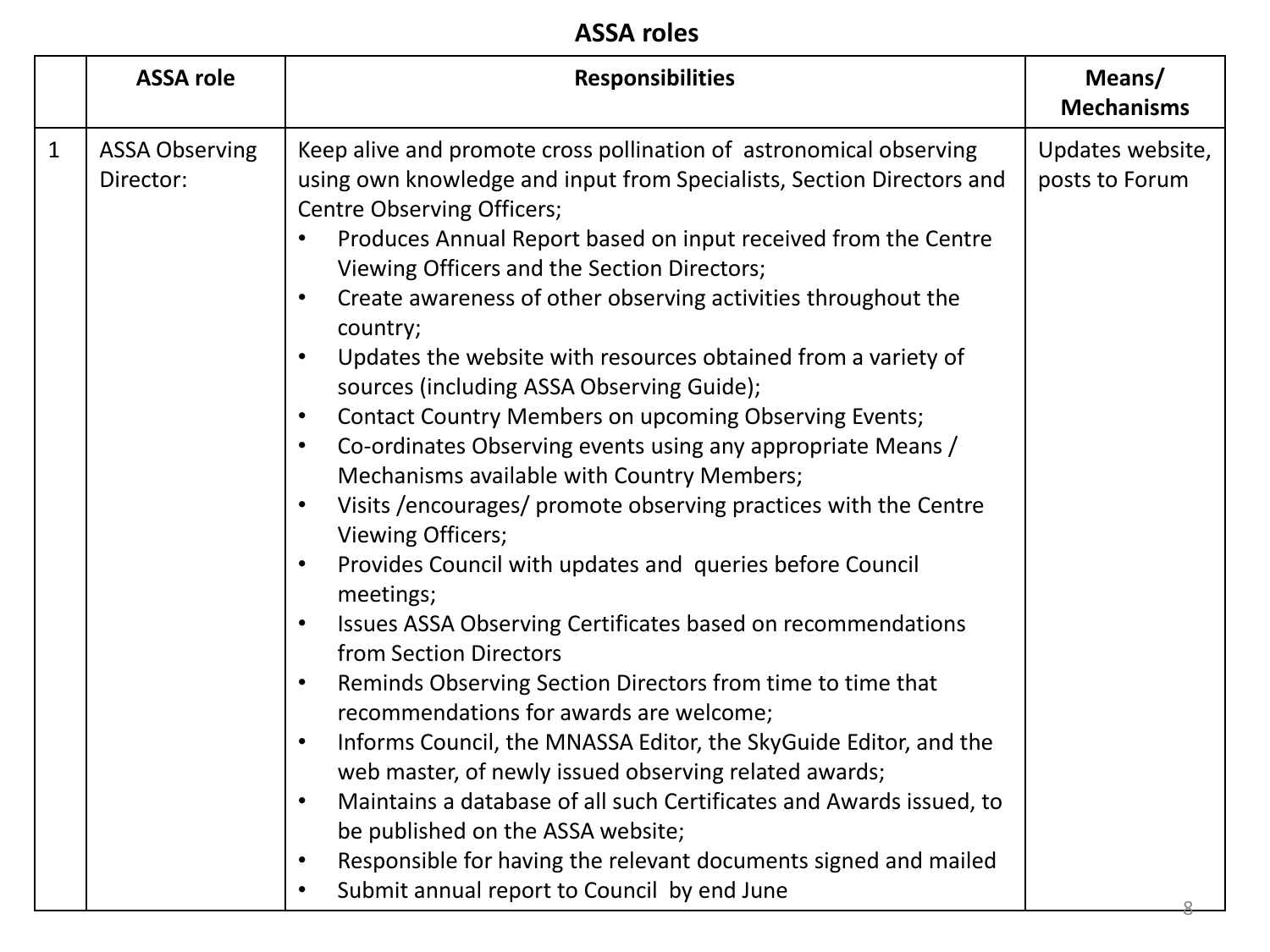|                | <b>ASSA role</b>                                                                                                                                                                                                                                                                                                                                                                                                                                                                                                  | <b>Responsibilities</b>                                                                                                                                                                                                                                                                                                                                                                                                                                                                                                                                                                                                                                                                                                                                                                                                                                                                                                                                                                                                                                                      | Means/<br><b>Mechanisms</b>                                                                            |
|----------------|-------------------------------------------------------------------------------------------------------------------------------------------------------------------------------------------------------------------------------------------------------------------------------------------------------------------------------------------------------------------------------------------------------------------------------------------------------------------------------------------------------------------|------------------------------------------------------------------------------------------------------------------------------------------------------------------------------------------------------------------------------------------------------------------------------------------------------------------------------------------------------------------------------------------------------------------------------------------------------------------------------------------------------------------------------------------------------------------------------------------------------------------------------------------------------------------------------------------------------------------------------------------------------------------------------------------------------------------------------------------------------------------------------------------------------------------------------------------------------------------------------------------------------------------------------------------------------------------------------|--------------------------------------------------------------------------------------------------------|
| $\overline{2}$ | <b>ASSA Section Directors</b><br><b>Observing Sections - Category 1:</b><br>- Section A: Shallow Sky<br>- Section B1: Deep Sky<br>- Section B2: Double Stars,<br><b>Variable Stars</b><br>- Section C: Photometry,<br>Spectroscopy<br><u>Theoretic Sections - Category 2:</u><br>- Section D: Cosmology and<br>Astrophysics<br>Other Sections - Category 3:<br>- Section E: Southern African<br><b>Astronomy History</b><br>- Section F: Dark Sky<br>- Section G: Imaging Section<br>- Section H: Instrumentation | Drive the activities in their respective areas<br>Populate and update the website with relevant<br>information received from variety of sources<br>including own and from Specialist (such as<br>Observing Guide/s);<br>Solicit information from Specialists;<br>Moderates his section of the Forum;<br>Posts new information to the Forum and<br>escalates to Specialist where necessary;<br>Inform the Communications Director of<br>significant events/information on forum/<br>website<br>Submit annual observing report to the ASSA<br>Observing Director (where applicable)<br>Will be named in ASSA general publications and<br>website - with contact details<br>Are copied on ASSA Agenda for input and receive<br><b>ASSA minutes</b><br>Where required $-$ such as in terms of Variable<br>Stars - encourage observers to report their<br>observations directly to external entities such as<br>the AAVSO and also to send these in for<br>publications for record purposes<br>Provides Council with updates and queries<br>$\bullet$<br>before Council meetings; | Updates website,<br>moderates and<br>posts to Forum,<br>Email<br>communication via<br><b>Mail list</b> |
|                |                                                                                                                                                                                                                                                                                                                                                                                                                                                                                                                   | Submit annual report to Council by end June                                                                                                                                                                                                                                                                                                                                                                                                                                                                                                                                                                                                                                                                                                                                                                                                                                                                                                                                                                                                                                  | 9                                                                                                      |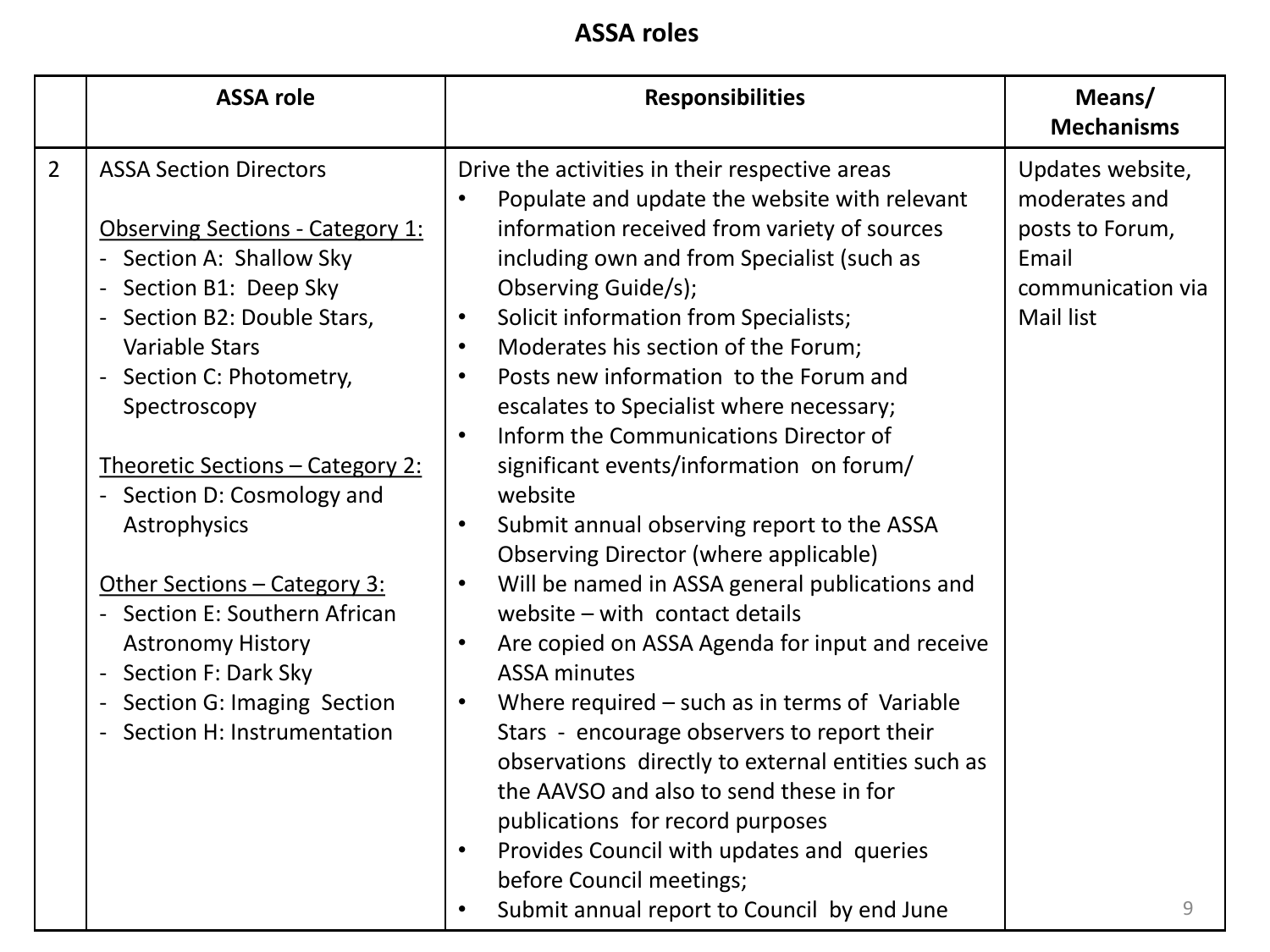|                | <b>ASSA role</b>        | <b>Responsibilities</b>                                                                                                                                                                                                                                                                                                                                                                                                                                                                                                                                                                                                                                                          | <b>Means/ Mechanisms</b>                                   |
|----------------|-------------------------|----------------------------------------------------------------------------------------------------------------------------------------------------------------------------------------------------------------------------------------------------------------------------------------------------------------------------------------------------------------------------------------------------------------------------------------------------------------------------------------------------------------------------------------------------------------------------------------------------------------------------------------------------------------------------------|------------------------------------------------------------|
| 3              | <b>ASSA Web Master</b>  | Liaison with SAAO. Back-end/technical side of<br>hosting server at SAAO.<br>Establish and maintain the website (including<br>administrative aspects of the forum),<br><b>Communications Groups/Sections, ASSA Mail</b><br>lists.<br>Is copied on ASSA Agenda and requested to<br>give input and receive ASSA minutes.<br>Submit annual report to Council by end June.                                                                                                                                                                                                                                                                                                            | Website, forum,<br>Communication<br>Groups, ASSA Mail list |
| $\overline{4}$ | <b>ASSA Web Manager</b> | Primarily a content manager - responsible for<br>keeping the website (including the home<br>page) fresh & up to date - as well as a<br>WordPress helper-outer from time to time.<br>All the content on the site comes from clearly<br>identified people/roles (e.g. Section Directors,<br>Council members) who are responsible for<br>populating their pages and sub-pages.<br>The Web Manager should check that this is<br>done (by reminders, encouragement, threats,<br>and/or voodoo) and help out on technical<br>front. The Web Manager directs the future<br>development of the site, as unseen<br>contingencies arise, or archiving policies have<br>to be decided, etc. | Website, forum,<br>Communication<br>Groups, ASSA Mail list |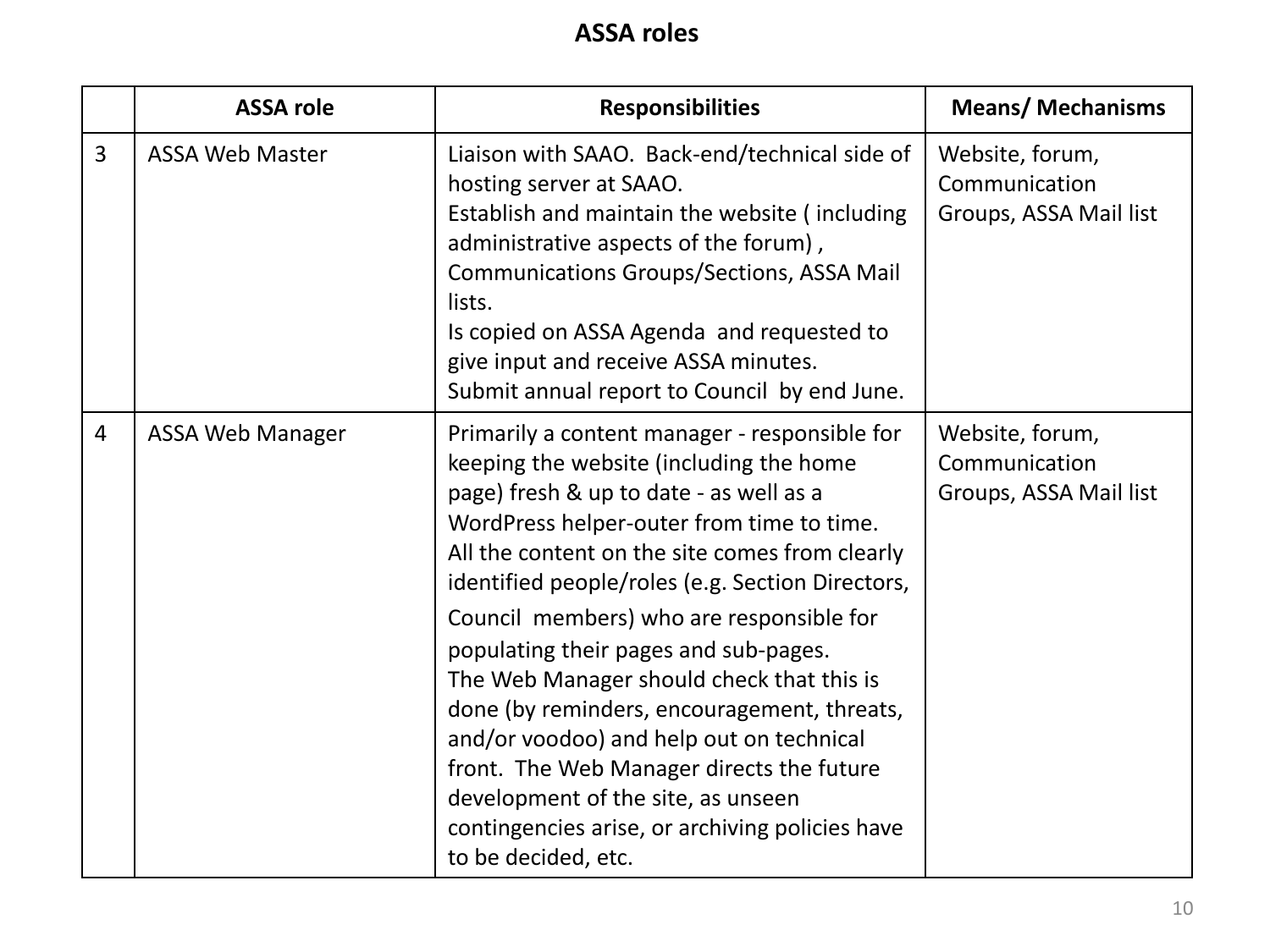|   | <b>ASSA role</b>                              | <b>Responsibilities</b>                                                                                                                                                                                                                                                                                                                                                                                                                                                                                                                                                                                                                                                                                | <b>Means/Mechanisms</b>                                                                                                                                                                                                     |
|---|-----------------------------------------------|--------------------------------------------------------------------------------------------------------------------------------------------------------------------------------------------------------------------------------------------------------------------------------------------------------------------------------------------------------------------------------------------------------------------------------------------------------------------------------------------------------------------------------------------------------------------------------------------------------------------------------------------------------------------------------------------------------|-----------------------------------------------------------------------------------------------------------------------------------------------------------------------------------------------------------------------------|
| 5 | <b>ASSA Communications</b><br><b>Director</b> | Act a single point of entry to answer<br>questions and provides info to public and<br>Web Manager or to refer the SAAO if of a<br>professional nature, in conjunction with a<br>Council-approved panel of section<br>specialists in the various centres<br>Updates website (latest news), posts to<br>Forum and Mail lists (latest news)<br>Sends press releases to the general<br>Media;<br>Receives and answers queries from<br>$\bullet$<br>Media and where necessary contacts<br>Facilitator for input and if necessary<br>the Specialist;<br>Sends tweets (optional)<br>Be available for interviews<br>Is copied on ASSA Agenda and<br>requested to give input and receive<br><b>ASSA minutes</b> | <b>ASSA Website</b><br><b>ASSA Telephone: routing</b><br>info and general<br>highlights, ASSA Twitter<br>Account, updates<br>answering message on<br>ASSA Telephone,<br><b>ASSA Face Book page</b><br><b>Press Releases</b> |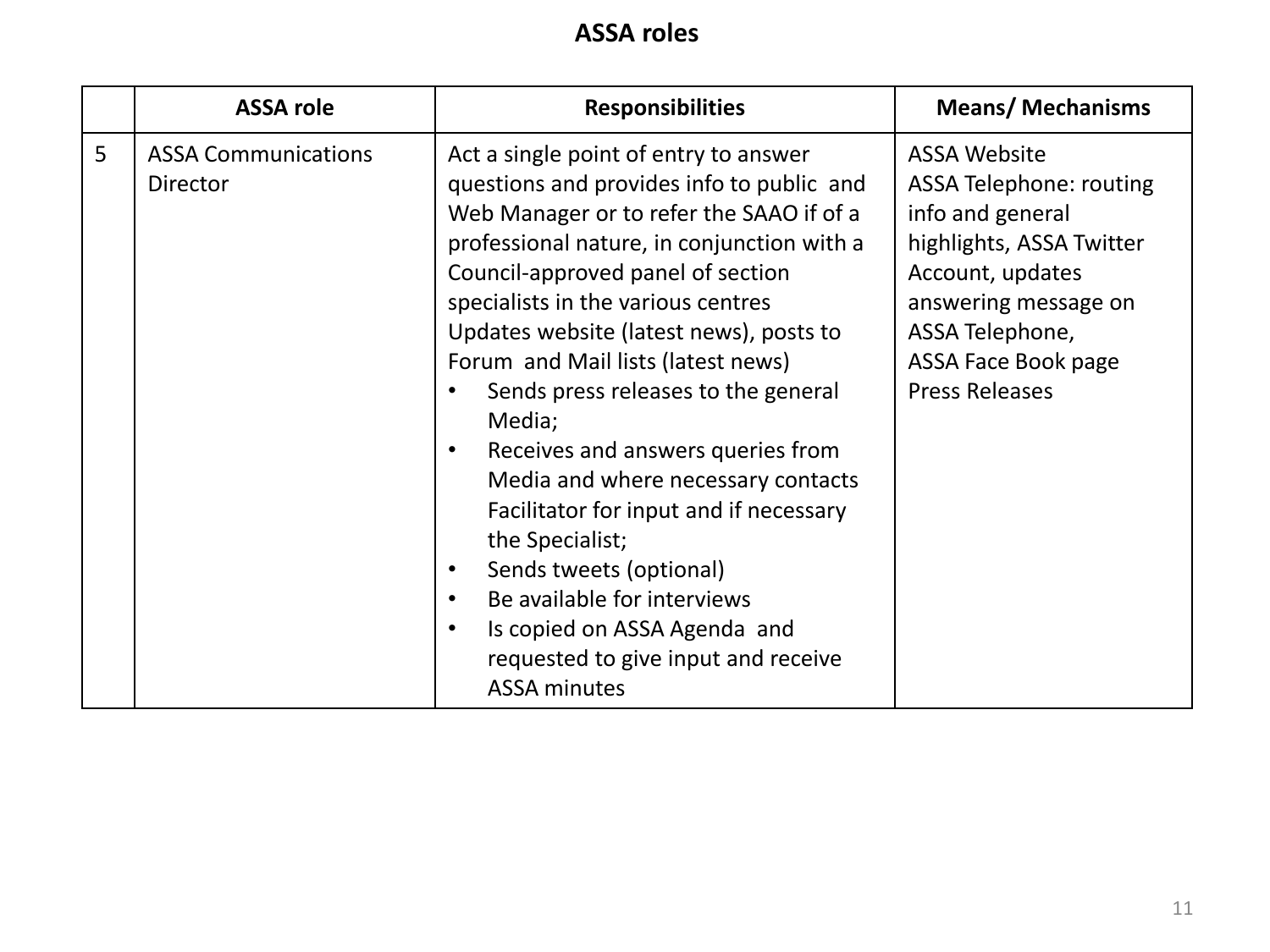|   | <b>ASSA role</b>                | <b>Responsibilities</b>                                                                                                                                                                                                                                                                                                                         | <b>Means/Mechanisms</b>                                                                             |
|---|---------------------------------|-------------------------------------------------------------------------------------------------------------------------------------------------------------------------------------------------------------------------------------------------------------------------------------------------------------------------------------------------|-----------------------------------------------------------------------------------------------------|
| 6 | <b>Convenor of Scholarships</b> | Is copied on ASSA Agenda and requested<br>to give input and receive ASSA minutes<br>Submit annual report to Council by end<br>June [acc to ASSA]<br>Maintain the Scholarships web-page<br>Liaise with funders of Scholarships<br>Advertise the scholarships as widely as<br>possible<br>Co-ordinate a selection committee to<br>select awardees | <b>ASSA communications</b><br>channels<br><b>ASSA Scholarships</b><br>Committee<br>Additional media |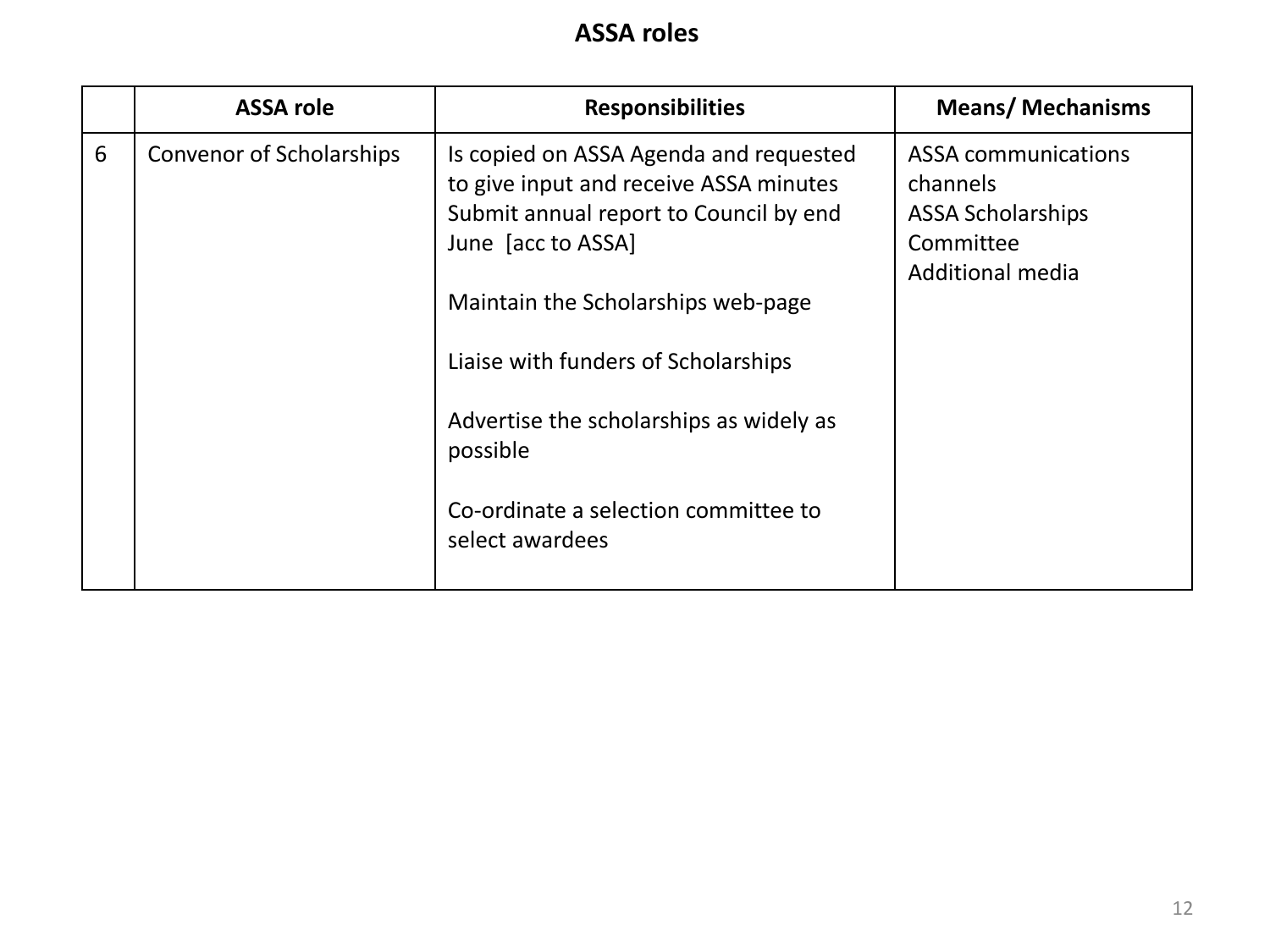**ASSA roles** 

|   | <b>ASSA role</b>             | <b>Responsibilities</b>                                                                                                                                                                                                                                                                                                                                                                                                                                                                                                                                                                                                                                                                                                                                        | <b>Means/Mechanisms</b>            |
|---|------------------------------|----------------------------------------------------------------------------------------------------------------------------------------------------------------------------------------------------------------------------------------------------------------------------------------------------------------------------------------------------------------------------------------------------------------------------------------------------------------------------------------------------------------------------------------------------------------------------------------------------------------------------------------------------------------------------------------------------------------------------------------------------------------|------------------------------------|
| 7 | <b>ASSA Outreach Officer</b> | Guide/encourage Centre members and local public for<br>practical astronomical outreach<br>Example of involvement:<br>Accreditation of Outreach efforts<br>Acknowledgement of achievement by approving<br>$\bullet$<br>submitted material and provide accreditation of<br>such efforts in the form of an ASSA stamp of<br>accreditation on certificate that is issued. Process:<br>consider training programmes in place<br>obtain professional comment from the<br>$\bullet$<br>Editorial Board and approves the material<br>and recommends to Council for approval -<br>must be more than one person involved<br>Is copied on ASSA Agenda and requested to give<br>$\bullet$<br>input and receive ASSA minutes<br>Submit annual report to Council by end June | Updates website,<br>posts to Forum |
| 8 | <b>ASSA Archivist</b>        | Looks after the ASSA history specifically.<br>Example of involvement:<br>Obtains and secures all documentation produced by<br>$\bullet$<br>the ASSA and makes it available - appropriately - for<br>search and retrieval;<br>Is copied on ASSA Agenda and requested to give<br>$\bullet$<br>input and receive ASSA minutes<br>Submit annual report to Council by end June                                                                                                                                                                                                                                                                                                                                                                                      | Chris de Coning to<br>offer input  |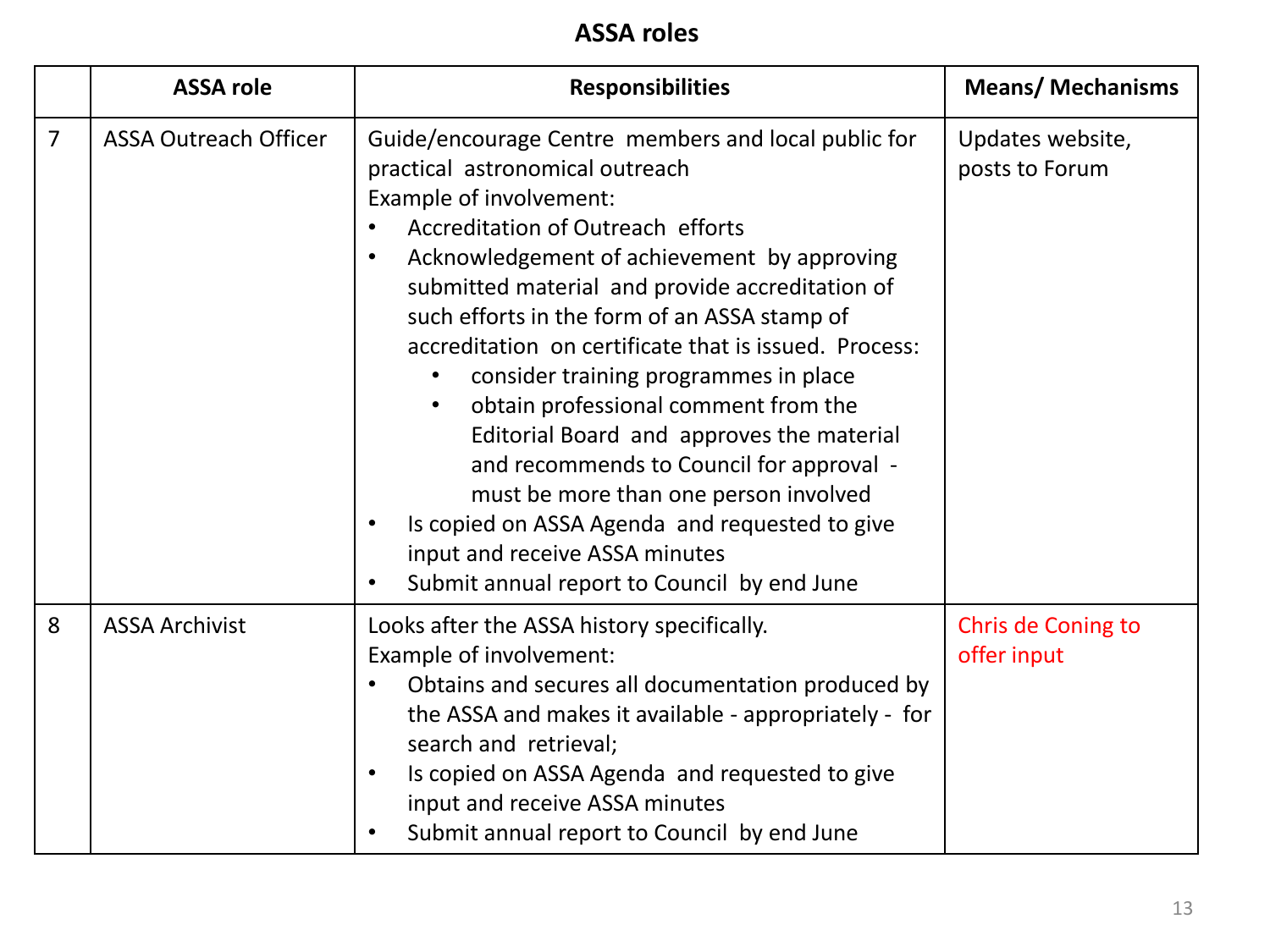|   | <b>ASSA role/candidates</b>                                     | <b>Role / Responsibilities</b>                                                                                                                                                                                                                                                                                                                                                                                                                                                                                                                                                                                                      | <b>Means/Mechanisms</b>                                                                                                                                                                      |
|---|-----------------------------------------------------------------|-------------------------------------------------------------------------------------------------------------------------------------------------------------------------------------------------------------------------------------------------------------------------------------------------------------------------------------------------------------------------------------------------------------------------------------------------------------------------------------------------------------------------------------------------------------------------------------------------------------------------------------|----------------------------------------------------------------------------------------------------------------------------------------------------------------------------------------------|
| 9 | Specialists:<br>Various - see further<br>detail in the annexure | Contribute - on a voluntary basis - knowledge<br>and information of specialist area.<br>Be available - via the forum - to answer<br>questions posted on the Forum and point<br>out resources;<br>Be available - via email - for specific<br>requests or queries from the ASSA Officers<br>eg Facilitator, ASSA Observing Director,<br><b>Centre Viewing Officer, Communications</b><br>Director;<br>Pro-actively post upcoming events on the<br>forum and sends email alert to ASSA Centre<br>Viewing Officers, ASSA Observing Director;<br>Will be named in ASSA general publications<br>and website – but without contact details | Posts to Forum and<br>answers questions on the<br>Forum;<br>Email communication with<br>the Group Facilitator and<br><b>ASSA Observing Director</b><br>and Centre Viewing<br><b>Officers</b> |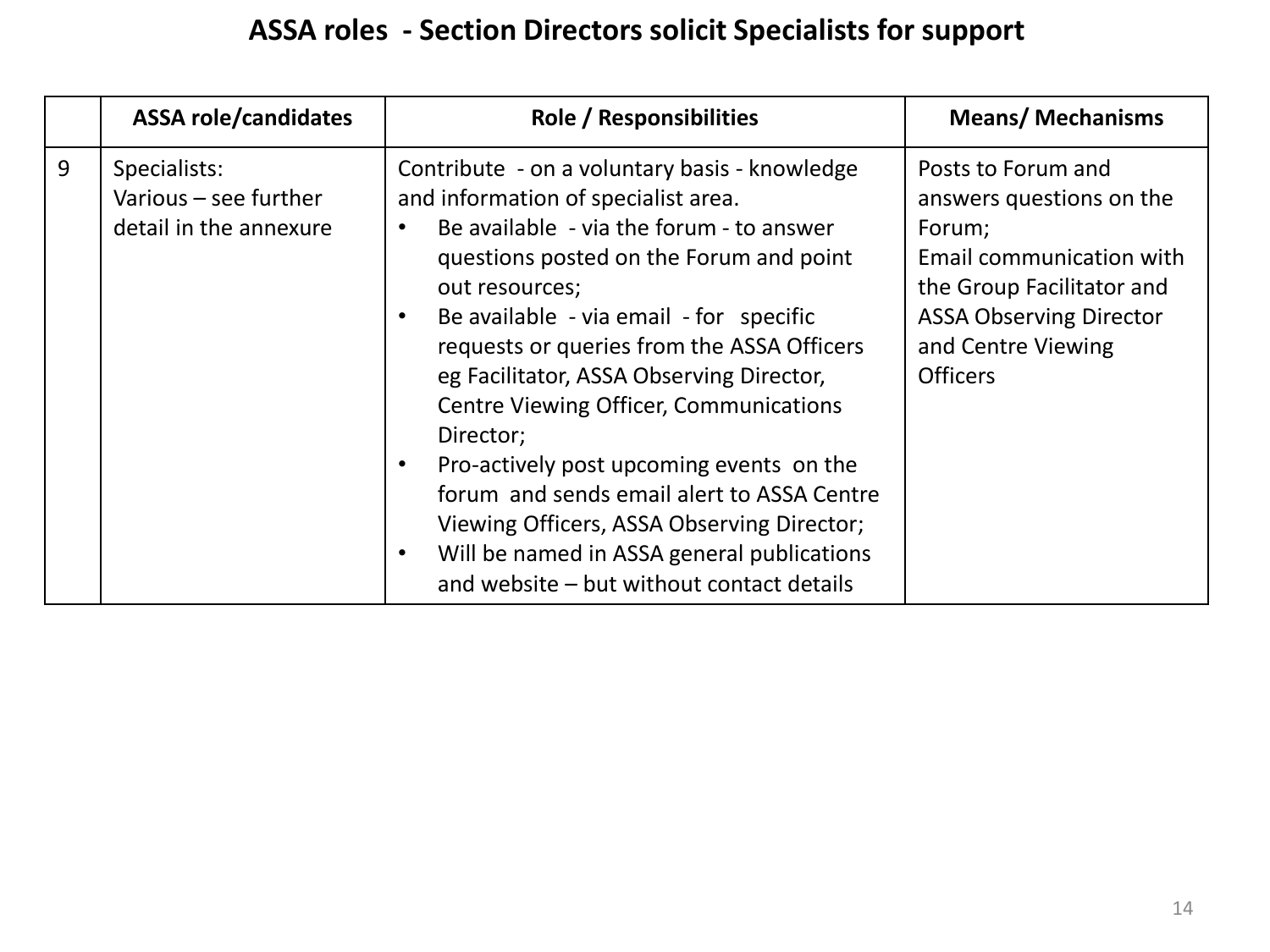## **ASSA roles - comments received to discuss**

Is there a role / responsibility needed on Council or as an appointee to cover ? :

- Support of Education in Astronomy
- Advice on Astronomy as a Career

Council to discuss in due course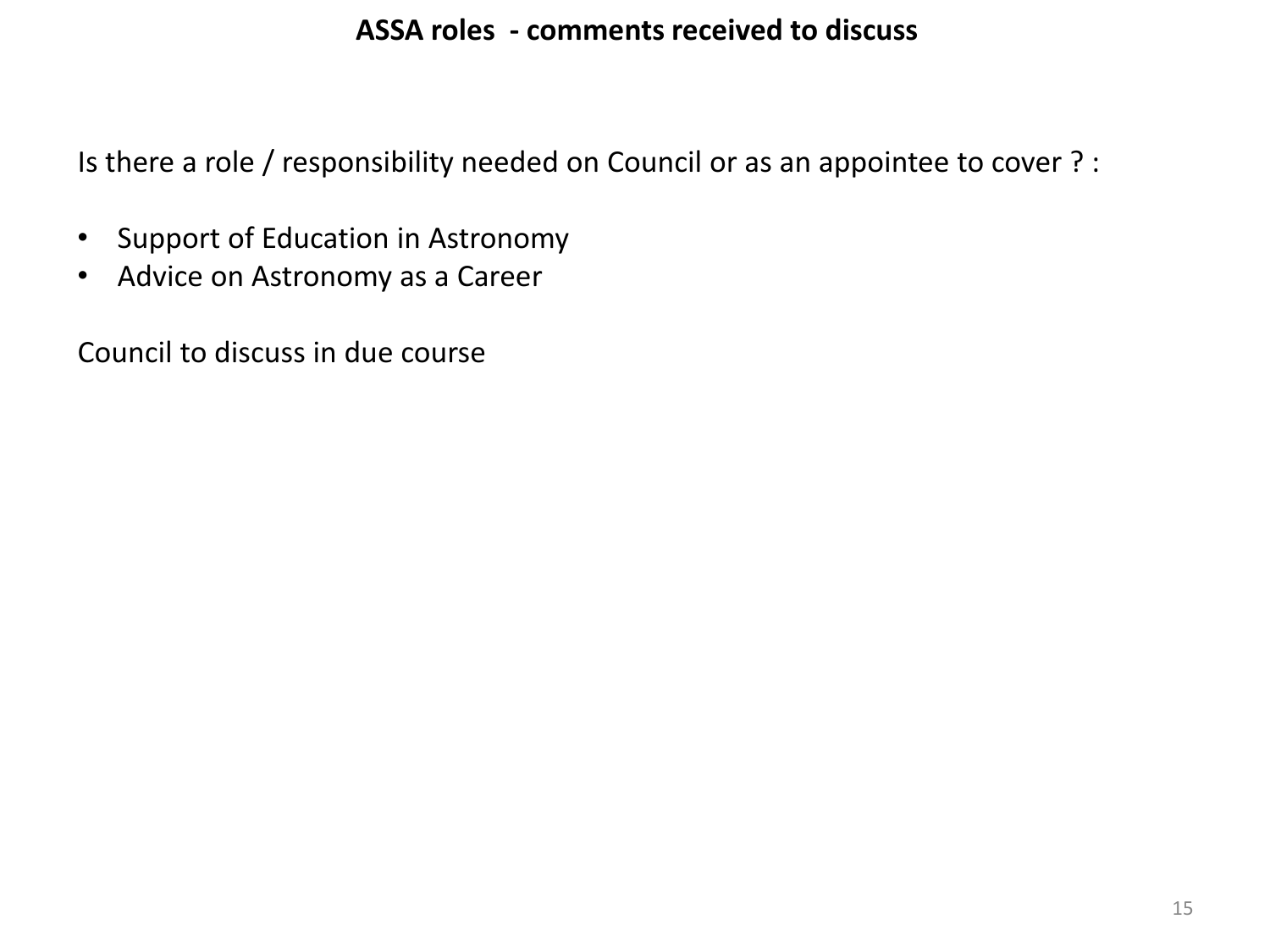## Annexures:

- 1. ASSA Council and Appointees
- 2. ASSA Sections and possible Specialists
- 3. ASSA Roles important roles to implement at Centres
- 4. ASSA Current Sections
- 5. ASSA Constitution
- 6. Problems identified at the start of the review done in 2013 (now redundant)
- 7. Website: comments on the website collected during the review (now redundant)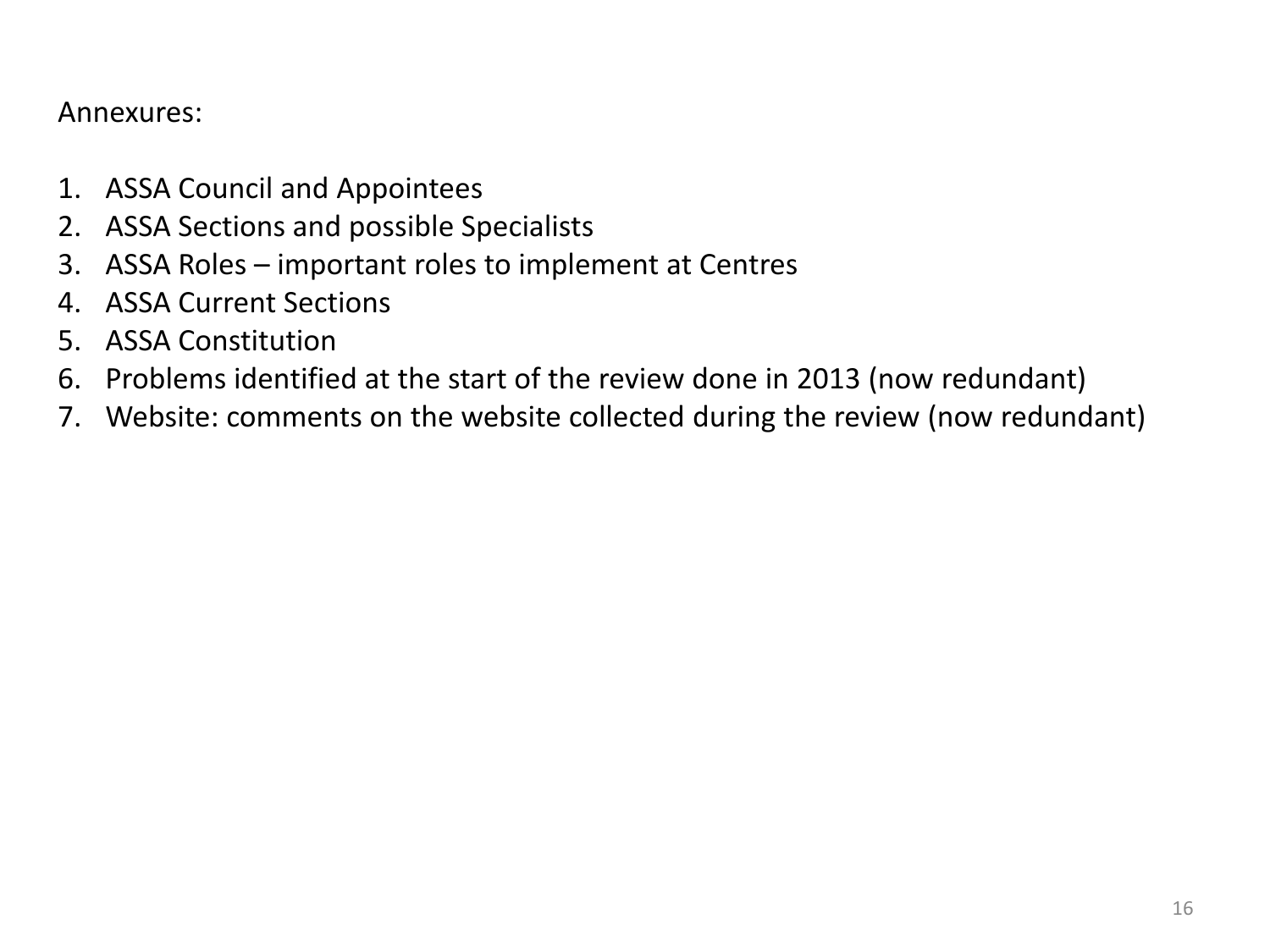# **ASSA Council 2017 / 18**

| Role                      | <b>Council 2017 / 18</b>    |
|---------------------------|-----------------------------|
|                           | Confirmed at AGM 2 Aug 2017 |
| President                 | Case Rijsdijk               |
| <b>Vice President</b>     | Dr Pierre de Villiers       |
| <b>Vice President</b>     | Chris Stewart               |
| Treasurer                 | AJ Nel                      |
| Membership Secretary      | <b>Bosman Olivier</b>       |
| Secretary                 | Lerika Cross                |
| <b>Council Member</b>     | Dr Ian Glass                |
| Council Member            | Clyde Foster                |
| <b>Bloemfontein Chair</b> | Prof Matie Hoffman          |
| Cape Chair                | Eddy Nijeboer               |
| Durban Chair              | Mike Hadlow                 |
| Garden Route Chair        | Case Rijsdijk               |
| Hermanus Chair            | Dr Pierre de Villiers       |
| Johannesburg Chair        | Jerome Jooste               |
| Midlands Chair            | <b>Steffan Devos</b>        |
| Pretoria Chair            | Johan Smit                  |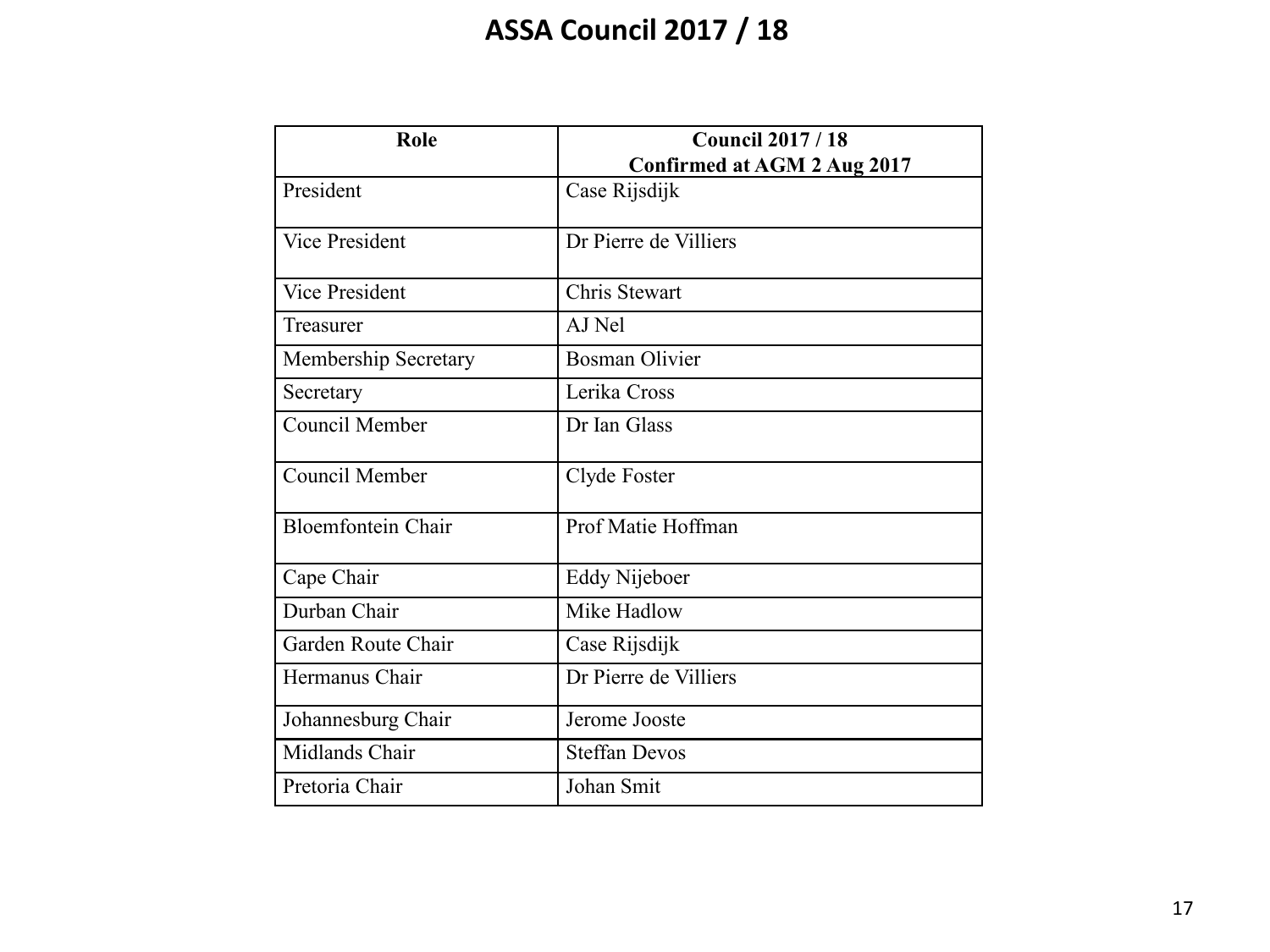# **ASSA Council Appointees 2017 / 18**

| <b>Role reporting into Council</b>  | <b>Appointees</b>     |
|-------------------------------------|-----------------------|
| Convener of Scholarships            | Dr Claire Flanagan    |
| Web Manager                         | James Smith           |
| <b>ASSA Observing Director</b>      | Kos Coronaios         |
| <b>ASSA Communications Director</b> | Case Rijsdijk         |
| <b>ASSA Outreach Director</b>       | Kos Coronaios         |
| <b>ASSA</b> Archivist               | Chris de Coning       |
| SAAO Liason for Website             | Dr Christian Hettlage |
| Webmaster                           |                       |

| <b>Sections (Groups)</b>                                                                         | <b>Directors</b>                  |
|--------------------------------------------------------------------------------------------------|-----------------------------------|
| A - Shallow Sky: Asteroid, Meteors, Comets, Lunar, Occultations,<br>Planetary, Satellites, Solar | Clyde Foster                      |
| B1: Deep Sky                                                                                     | Auke Slotegraaf                   |
| B2: Double and Variable Stars Section                                                            | Dave Blane                        |
| C: Photometry, Spectroscopy                                                                      | Percy Jacobs                      |
| D: Cosmology and Astrophysics                                                                    | <b>Bruce Dickson</b>              |
| E: Southern African Astronomy History                                                            | Chris de Coning                   |
| F: Dark Sky                                                                                      | Council responsibility to promote |
| G: Imaging Section                                                                               | Allen Versfeld                    |
| H: Instrumentation: including ATM                                                                | Chris Stewart                     |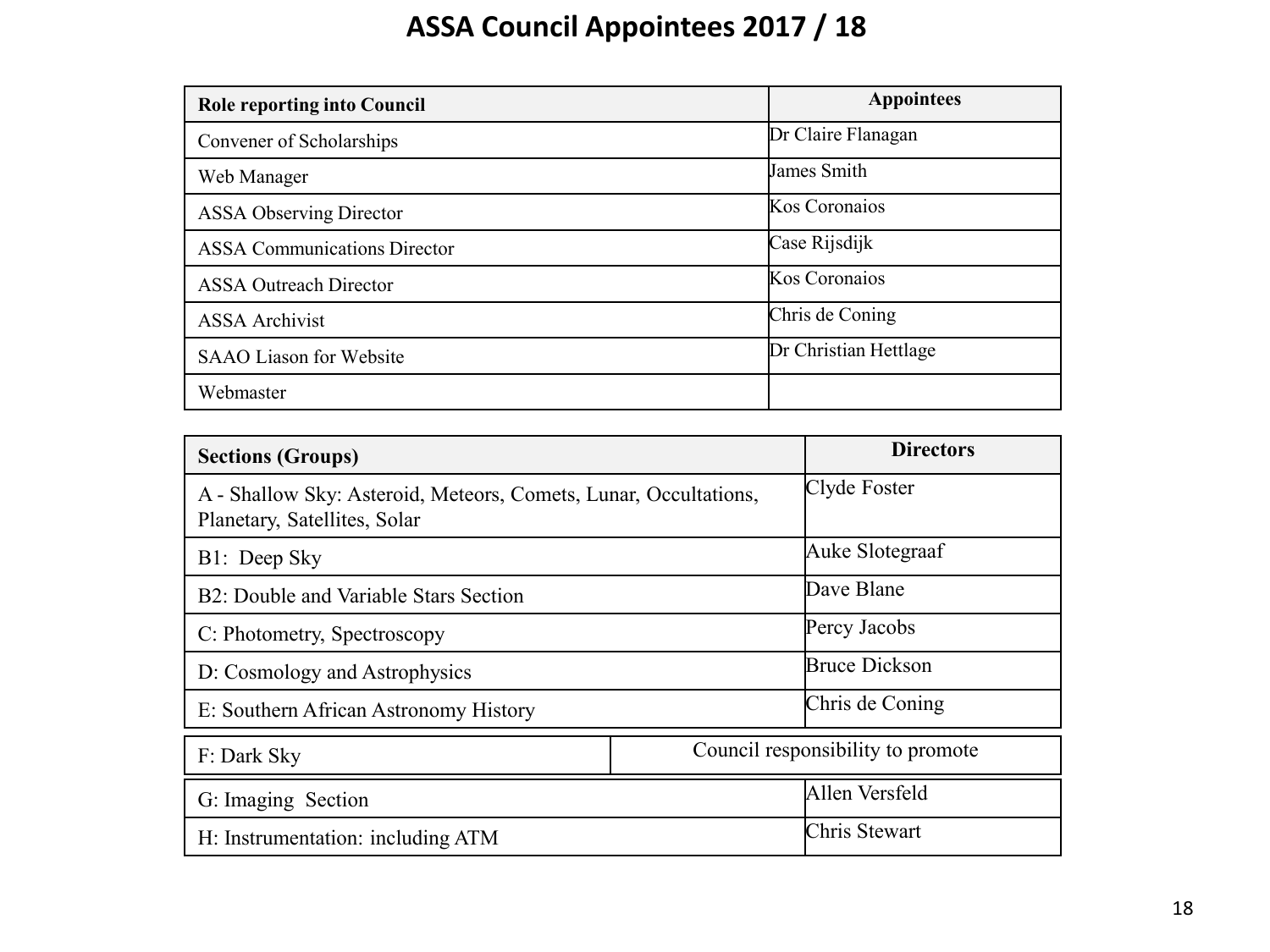# **For information ASSA Editorial Board and Scholarships Committee 2017 /18**

| <b>Editorial Board</b>                          |                              |                                                        |  |  |
|-------------------------------------------------|------------------------------|--------------------------------------------------------|--|--|
| MNASSA - Editor                                 | Case Rijsdijk                | particles@mweb.co.za                                   |  |  |
| <b>MNASSA</b> Assistant Editor/Layout<br>Editor | Dr Ian Glass                 | glass.ian@gmail.com                                    |  |  |
| MNASSA Assistant Layout Editor                  | Willie Koorts                | $wpk(a)$ saao.ac.za                                    |  |  |
| Sky Guide - Editor                              | Auke Slotegraaf              | auke@psychohistorian.org                               |  |  |
| <b>Book Review Editor</b>                       | Maciej Soltynski             | $\text{maciej}$ .soltynski $\textcircled{a}$ gmail.com |  |  |
| Professional Astronomer                         | Emeritus Prof. Brian Warner  |                                                        |  |  |
| Professional Astronomer                         | Emeritus Prof. Michael Feast |                                                        |  |  |

| <b>Scholarships Committee</b> |                                                          |  |  |  |
|-------------------------------|----------------------------------------------------------|--|--|--|
| Dr Claire Flanagan            | Scholarship Convenor                                     |  |  |  |
| Dr Ian Glass                  | <b>Retired Professional Astronomer</b>                   |  |  |  |
| <b>Marion West</b>            | Representing HartRAO; professional astronomer & outreach |  |  |  |
| Sivuyile Manxoyi              | SAAO, outreach                                           |  |  |  |
| Maciej Soltynski              | Previous Scholarship Convenor                            |  |  |  |
| Vanessa McBride               | UCT and IAU Office of Astronomy for Development          |  |  |  |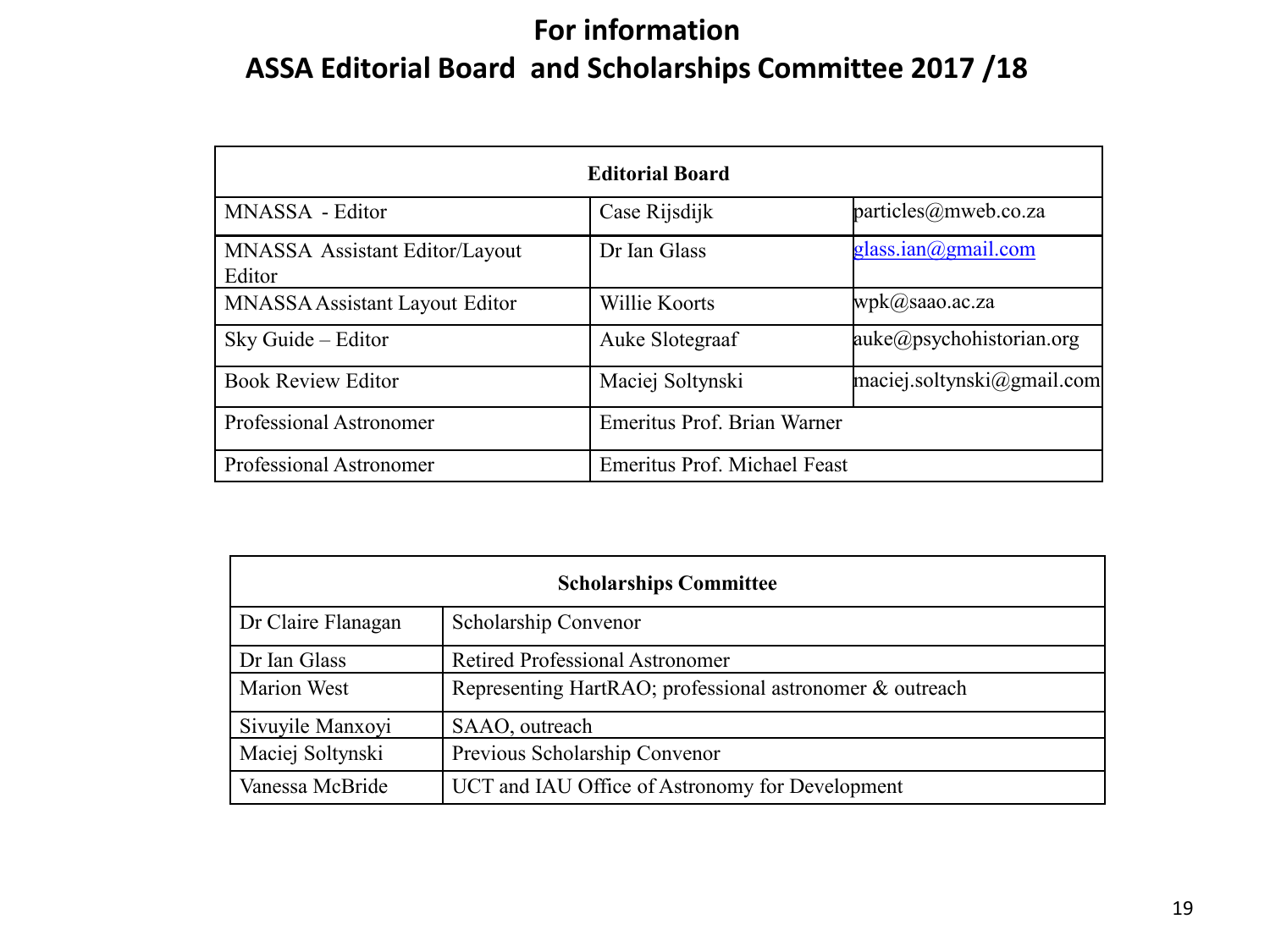# **ASSA Section Groups, Options for Specialists**

|                | Area/Group          | Cat          | <b>Specialists / Comment</b>                                                               | Section / Role             |
|----------------|---------------------|--------------|--------------------------------------------------------------------------------------------|----------------------------|
| $\mathbf{1}$   | Asteroid            | $\mathbf 1$  | <b>Tim Cooper</b>                                                                          | <b>Shallow Sky Section</b> |
| $\overline{2}$ | <b>Meteors</b>      | 1            | <b>Tim Cooper</b>                                                                          | <b>Shallow Sky Section</b> |
| $\overline{3}$ | Comets              | 1            | Tim Cooper                                                                                 | <b>Shallow Sky Section</b> |
| $\overline{4}$ | Lunar               | 1            |                                                                                            | <b>Shallow Sky Section</b> |
| 5              | <b>Occultations</b> | 1            | <b>Brian Fraser</b>                                                                        | <b>Shallow Sky Section</b> |
| 6              | Planetary           | $\mathbf{1}$ | Lia Labuschagne                                                                            | <b>Shallow Sky Section</b> |
| $\overline{7}$ | <b>Satellites</b>   | 1            | <b>Greg Roberts</b>                                                                        | <b>Shallow Sky Section</b> |
| 8              | Solar               | 1            | Jim Knight                                                                                 | <b>Shallow Sky Section</b> |
| 9              | Dark Sky            | 3            | ASSA Council to take up preserving dark sky<br>ASSA Council to consider options to address |                            |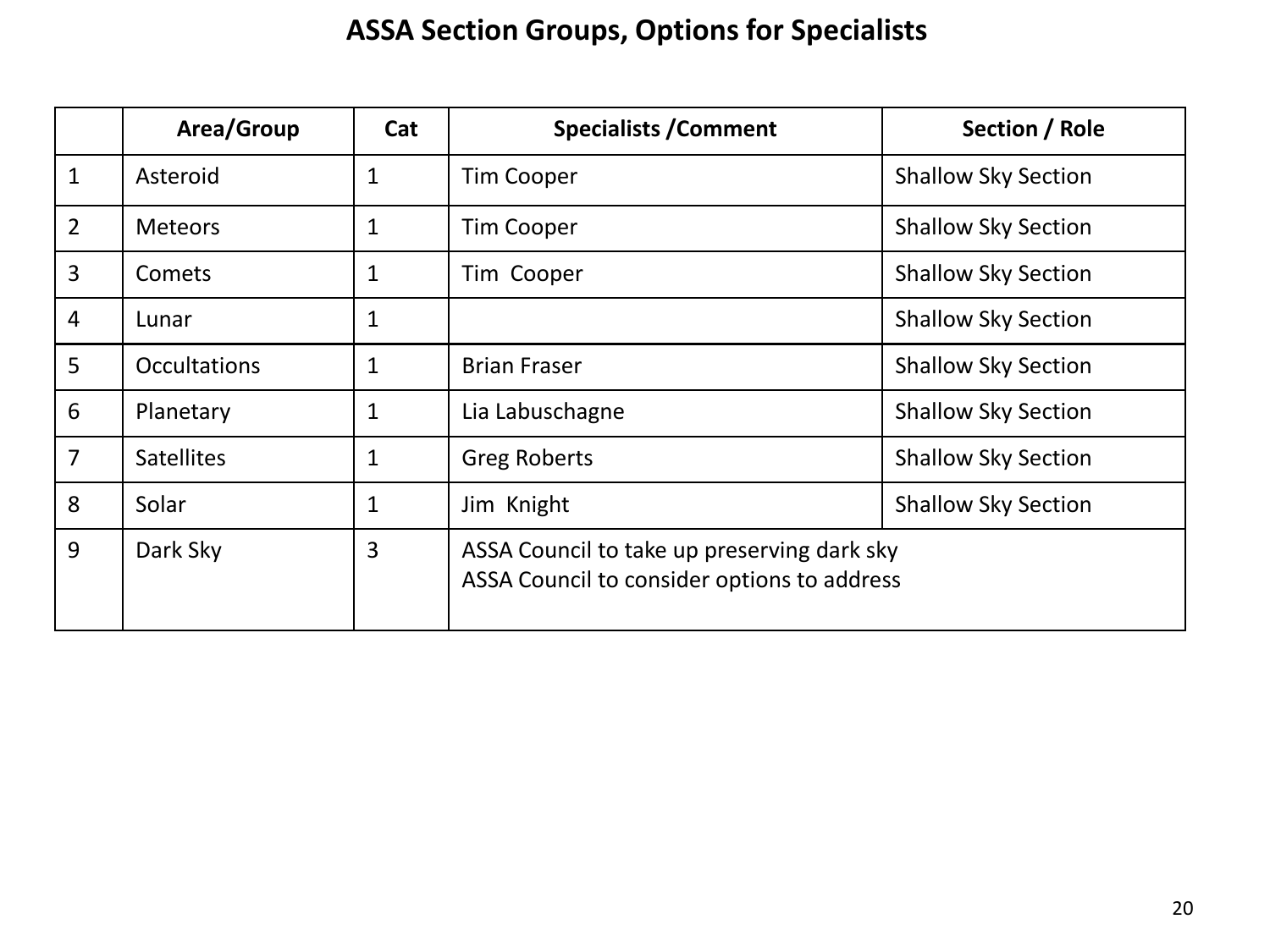# **ASSA Section Groups, Options for Specialists**

|    | Area/Group                                 | Cat            | <b>Specialist</b>                                                                                                                                                                | Section / Role                                          |
|----|--------------------------------------------|----------------|----------------------------------------------------------------------------------------------------------------------------------------------------------------------------------|---------------------------------------------------------|
| 10 | Deep Sky                                   | $\mathbf{1}$   | Auke Slotegraaf, Magda Streicher                                                                                                                                                 | Deep Sky Section                                        |
| 11 | Double Stars                               | $\mathbf{1}$   | Dave Blane                                                                                                                                                                       | Double and<br><b>Variable Stars</b><br>Section          |
| 12 | Variable Stars                             | $\mathbf{1}$   | Dave Blane, Berto Monard, Chris Middleton,<br>lan Glass                                                                                                                          | Double and<br><b>Variable Stars</b><br>Section          |
| 13 | Cosmology                                  | $\overline{2}$ | Maciej Soltynski, Case Rijsdijk, Bruce Bassett                                                                                                                                   | <b>Cosmology Section</b>                                |
| 14 | Photometry                                 | $\mathbf{1}$   | Dr Ian Glass, Jerome Jooste, Tim Cooper,<br>Brian Fraser, Chris Middleton, Berto Monard                                                                                          | Photo-Photometry,<br>Spectroscopy<br>Section            |
| 15 | Spectroscopy                               | $\mathbf{1}$   | Tim Cooper, Dr Ian Glass, Jerome Jooste                                                                                                                                          | Photo-Photometry,<br>Spectroscopy<br>Section            |
| 16 | History of<br>Astronomy in South<br>Africa | $\overline{3}$ | Chris de Coning, Ian Glass, Auke Slotegraaf,<br>Willie Koorts, Greg Roberts, Magda Streicher,<br>Dawie van Jaarsveld (Bloem), Braam van Zyl<br>(Bloem), Andrew Gray, Peter Cramb | Southern African<br><b>Astronomy History</b><br>Section |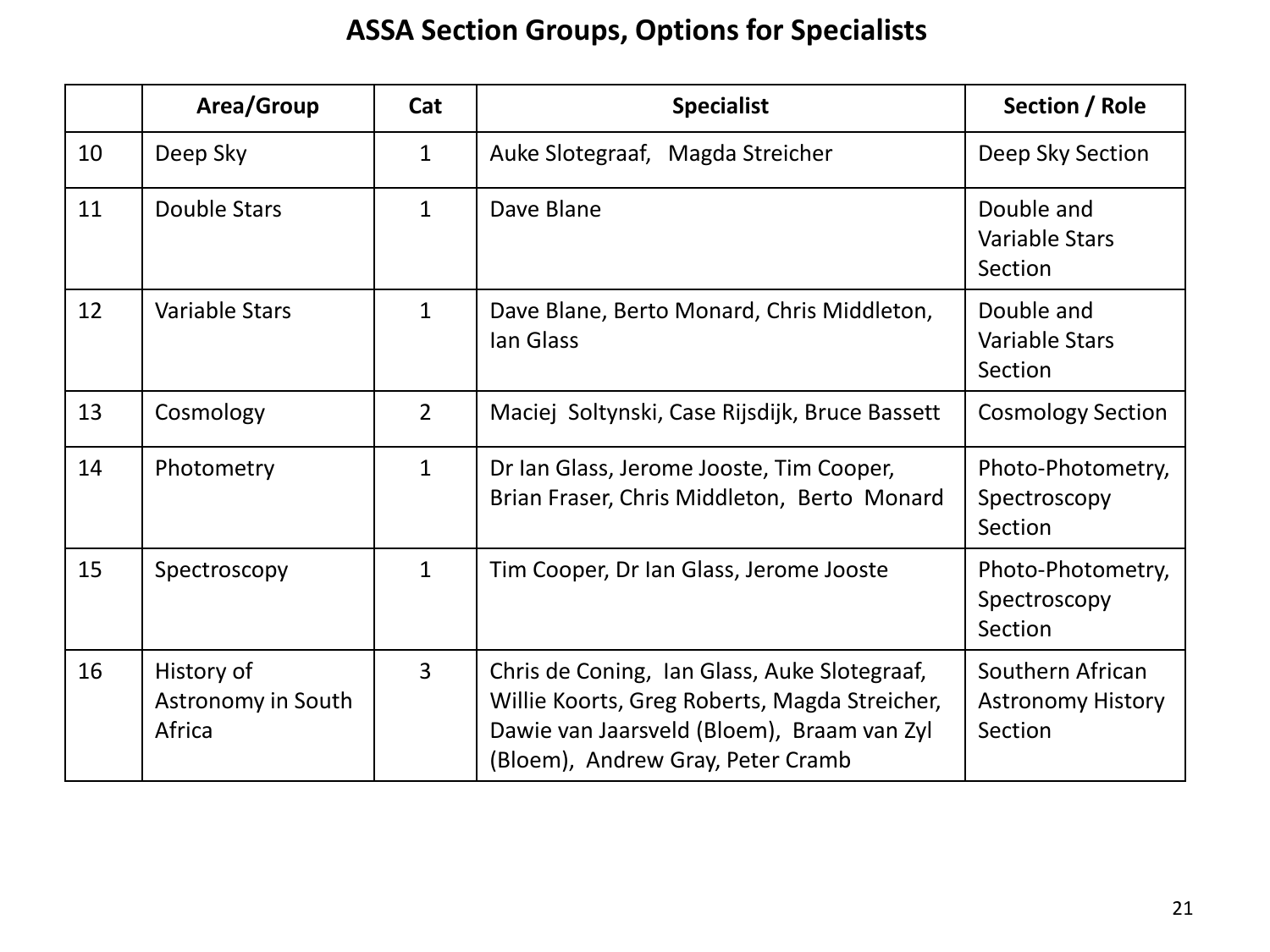# **ASSA Section Groups, Options for Specialists**

|    | Area/Group                                | Cat | <b>Specialist</b>                                                                    | Section / Role             |
|----|-------------------------------------------|-----|--------------------------------------------------------------------------------------|----------------------------|
| 17 | Imaging                                   | 3   | Allen Versfeld, Dale Liebenberg,<br>Brett du Preez,<br>Hannes Pieterse, Neil Viljoen | <b>Imaging Section</b>     |
| 18 | Instrumentation:<br>Telescope Making, etc | 3   | Chris Stewart, Chris Forder, Johann Swanepoel,<br>Johan Smit, Willie Koorts          | Instrumentation<br>Section |
| 19 | Outreach                                  | 3   | Kos Coronaios, Johan Smit, Auke Slotegraaf                                           | Outreach                   |
| 20 | Astrophysics                              | 2   | Maciej Soltynski, Case Rijsdijk, Dr Ian Glass                                        | Astrophysics<br>Section    |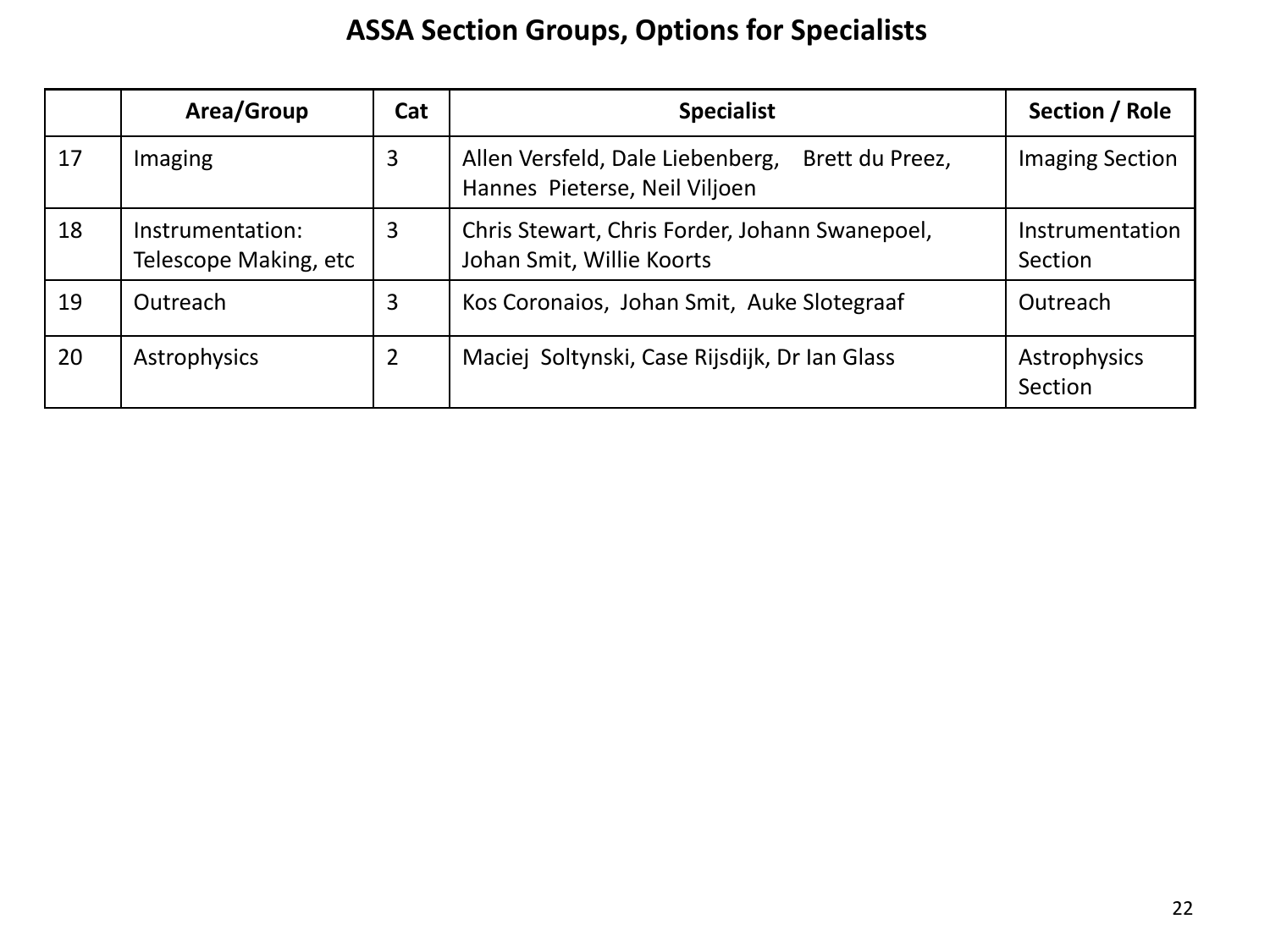## **ASSA Constitution – extracts relating to this document**

### **Objectives**

**3.** To encourage and stimulate the study and practice of astronomy., inter alia by awarding scholarships to deserving candidates at tertiary institutions.

To establish and maintain various sections in order to: -

- facilitate astronomical observing by members and to receive and report astronomical observations made; and
- facilitate astronomical outreach by the society.

To disseminate information about astronomy that may be of use to observers, and to others interested in astronomy, by means of publications.

To do all such lawful things conducive to the attainment of these objectives.

**16**. The *council* will form *sections* of *the society* to co-ordinate and monitor specific areas of activity within *the society* so as to ensure that *the society* meets its objectives.

Each *section* will be headed by a director.

Directors shall be *council* appointees.

The *council* reserves the right to monitor the performance of directors and reserves the right to suspend or remove a director from office if the *council* deems it necessary.

The decision of the *council* shall be final. The director in question will be informed of the decision in writing and will be informed of reasons for the decision.

Directors shall have the power to appoint deputy directors to assist them or deputise for them, provided that the name of the deputy is submitted to the *council* for approval.

Directors shall maintain contact with *members* who demonstrate an interest in the work of those *sections*, and may institute section newsletters if considered desirable.

Directors shall prepare annual reports on the activities of the *section* during the previous calendar *year*. A summary of the report, for publication at the *AGM*, is also to be provided.

Both the annual report of the section and the summary thereof are to reach the *secretary* of *the society* by not later than 30 June of the *year* following the calendar *year* to which the report applies.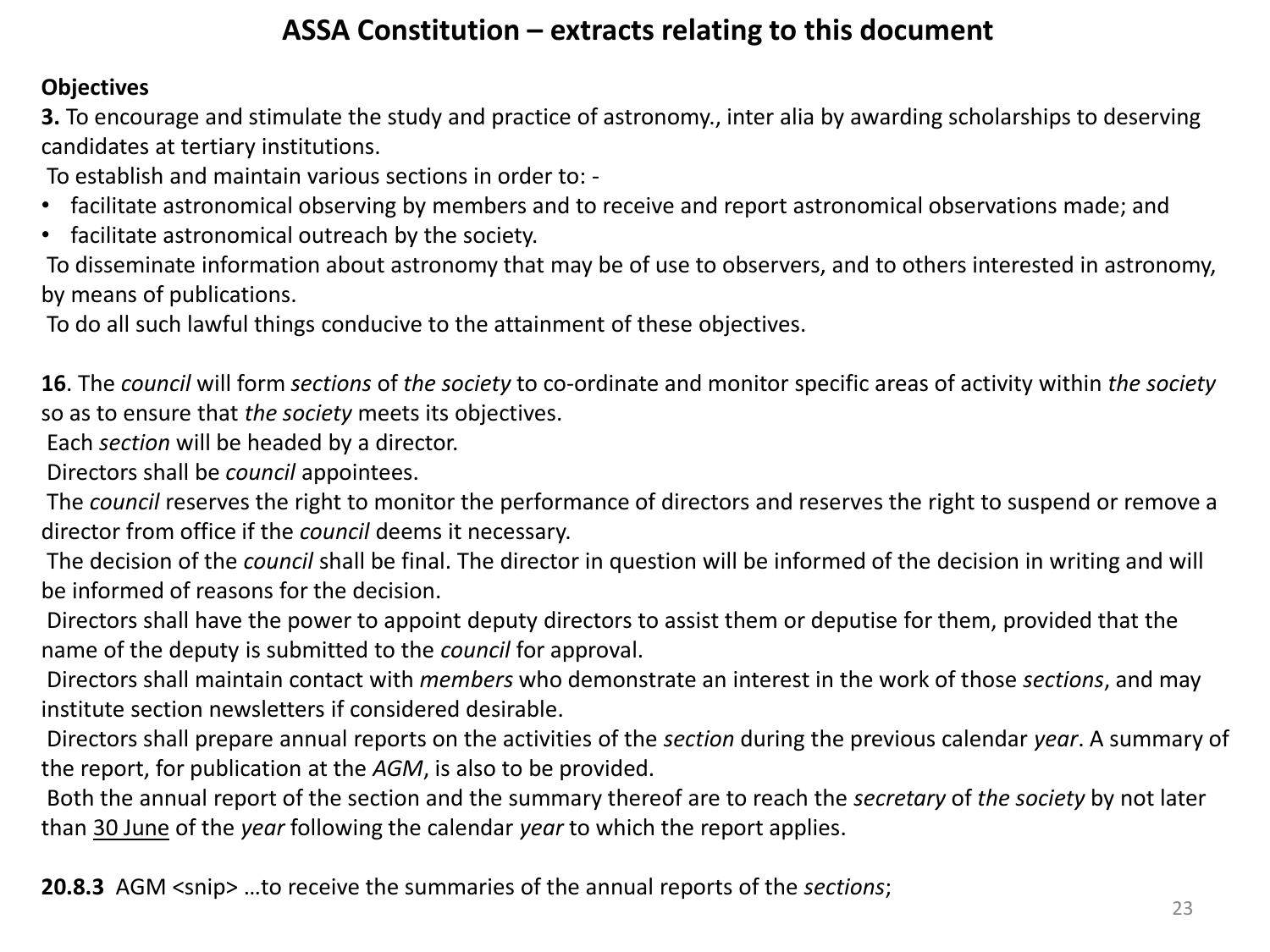# **Problems /Criteria that could be focused on when looking for solutions**

#### **Problems**

- Sections: not all are interacting /communication with members or public and Council (annual report);
- There is little or no "how to" information available to members to "facilitate astronomical observing<sup>1</sup>" and<br>
"facilitate astronomical outreach<sup>2</sup>",<br>
 Little co-ordination of observing related efforts across Centres an "facilitate astronomical outreach $2$ ";
- Little co-ordination of observing related efforts across Centres and memberships;
- Currently available means of communication can be deployed on broader scale;
- There are excellent initiatives being undertaken by Centres but ASSA is not getting the full benefits of cross pollination and aggregation opportunities **v Criteria**<br>
no obligation on Centres to share resources but need to know there is opportunity to cross pollinate<br>  $\sqrt{x^2}$

### **Key Criteria**

| Legend:                                             |  |
|-----------------------------------------------------|--|
|                                                     |  |
| $\frac{1}{2}$ and <sup>2</sup> = objectives of ASSA |  |
|                                                     |  |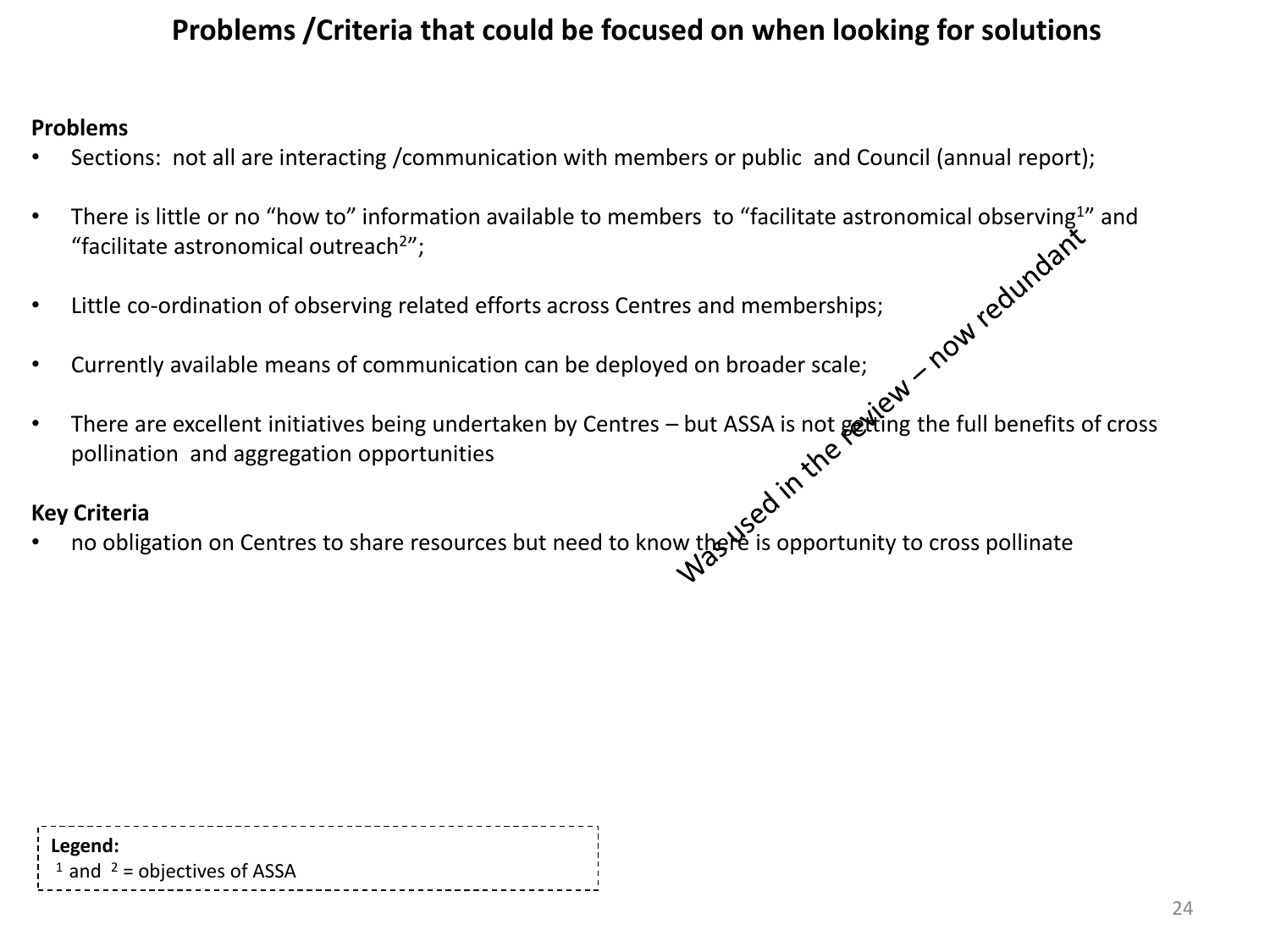## **ASSA Website - comments**

#### **Web Content:**

- 1. Information about the ASSA such as opportunities offered by ASSA with Scholarships;
- 2. ASSA Contact information and local and global Astronomy entities contact detail;
- 3. How to join ASSA Centre or as Country member;
- 4. Forum information: Groups to join, general conduct, etc. , how to sign up to receive alerts;
- 5. Other communication channels available: general email communications mail address;
- 6. Upcoming Events and News upcoming significant events in the sky and on the ground. Posts by the Communications Officer and by the ASSA Observing Director (each Facilitator?). Be archivable;
- 7. Group resource information repository for easily posting and retrieval, eg "how to observe". Must be searchane within and across the Groups. Section Directors must be allowed to update info in their Group area. Maybe also need a place for the ASSA Observing Director to post stuff;
- 8. Links to publications such as MNASSA and the SGAS;
- 9. ASSA Records archives. Not generally accessible by everyone?
- 10. Have capability for public to pose a question (to the Communications Director) and receive answer. These could be archived into a nice repository. Similar to Ask an Astronomer;
- 11. What's up that is posted by the Shallow Sky Facilitator;
- 12. "No of visitors" to the site not mandatory can get info;

#### **Look and feel**

- 1. Keep Homepage simple
- 2. Don't have any links that go nowhere

#### **How to:**

- 1. Request: anyone can send links on a nice website they like to Christian and Auke;
- 2. Need to sort what the Web Manager updates and what the Facilitator, etc may update;